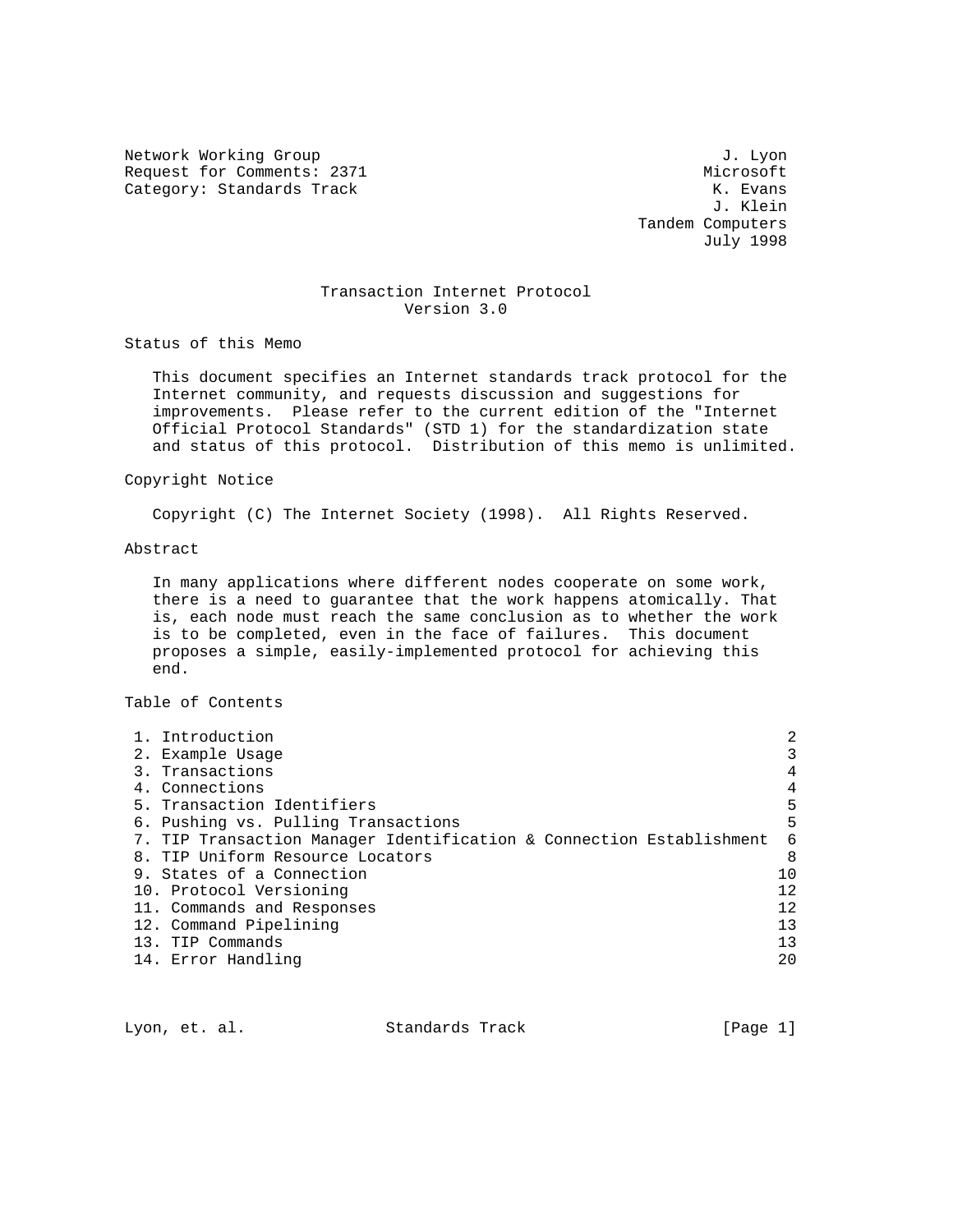| 15. Connection Failure and Recovery                    | 2.0              |
|--------------------------------------------------------|------------------|
| 16. Security Considerations                            | 2.2 <sub>1</sub> |
| 17. References                                         | 25               |
| 18. Authors' Addresses                                 | 26               |
| 19. Comments                                           | 26               |
| Appendix A. The TIP Multiplexing Protocol Version 2.0. | 2.7              |
| Fully Copyright Statement                              | 31               |

1. Introduction

 The standard method for achieving atomic commitment is the two-phase commit protocol; see [1] for an introduction to atomic commitment and two-phase commit protocols.

 Numerous two-phase commit protocols have been implemented over the years. However, none of them has become widely used in the Internet, due mainly to their complexity. Most of that complexity comes from the fact that the two-phase commit protocol is bundled together with a specific program-to-program communication protocol, and that protocol lives on top of a very large infrastructure.

 This memo proposes a very simple two-phase commit protocol. It achieves its simplicity by specifying only how different nodes agree on the outcome of a transaction; it allows (even requires) that the subject matter on which the nodes are agreeing be communicated via other protocols. By doing so, we avoid all of the issues related to application communication semantics and data representation (to name just a few). Independent of the application communication protocol a transaction manager may use the Transport Layer Security protocol [3] to authenticate other transaction managers and encrypt messages.

 It is envisioned that this protocol will be used mainly for a transaction manager on one Internet node to communicate with a transaction manager on another node. While it is possible to use this protocol for application programs and/or resource managers to speak to transaction managers, this communication is usually intra-node, and most transaction managers already have more-than-adequate interfaces for the task.

 While we do not expect this protocol to replace existing ones, we do expect that it will be relatively easy for many existing heterogeneous transaction managers to implement this protocol for communication with each other.

 Further supplemental information regarding the TIP protocol can be found in [5].

Lyon, et. al. Standards Track [Page 2]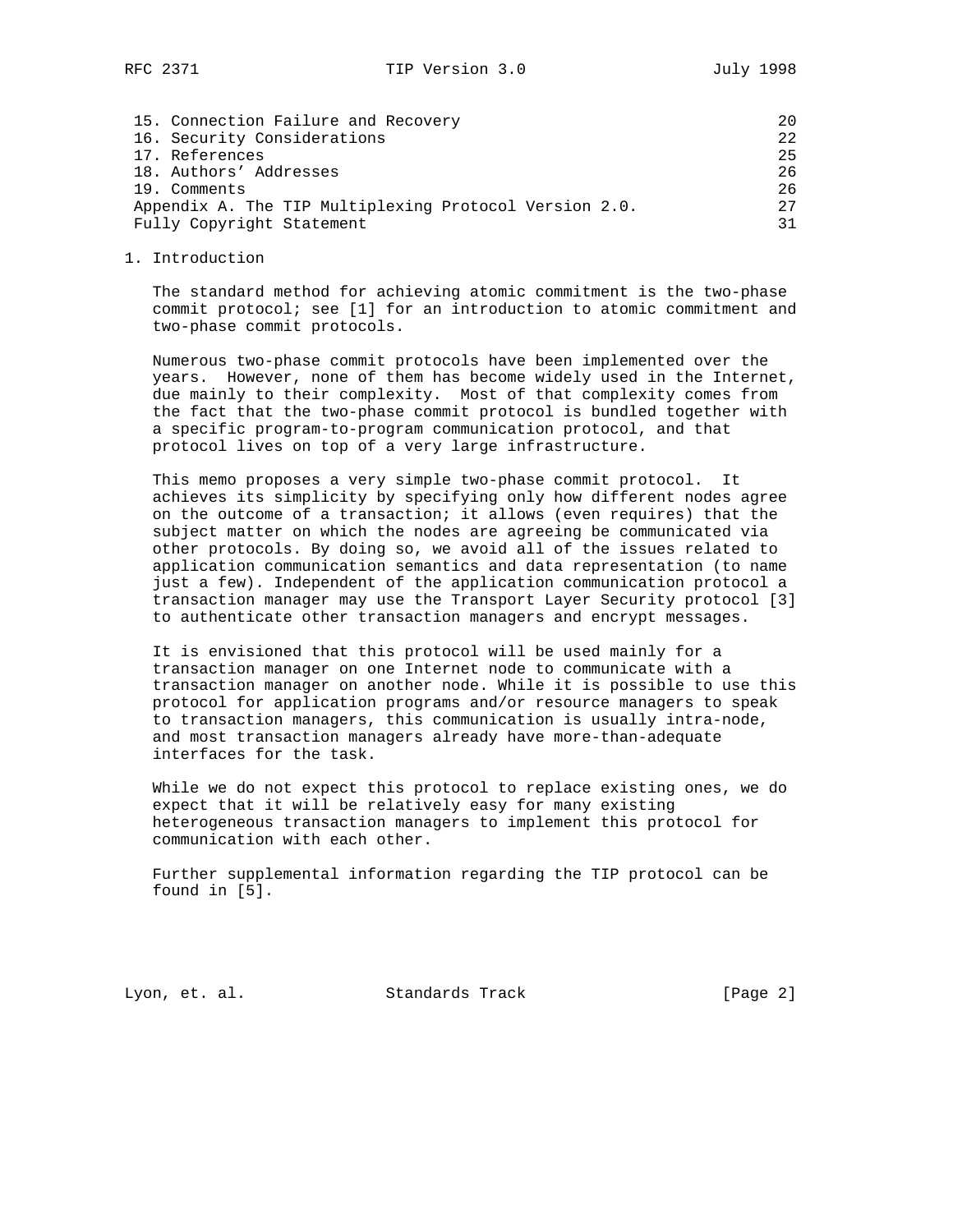# 2. Example Usage

 Today the electronic shopping basket is a common metaphor at many electronic store-fronts. Customers browse through an electronic catalog, select goods and place them into an electronic shopping basket. HTTP servers [2] provide various means ranging from URL encoding to context cookies to keep track of client context (e.g. the shopping basket of a customer) and resume it on subsequent customer requests.

 Once a customer has finished shopping they may decide to commit their selection and place the associated orders. Most orders may have no relationship with each other except being executed as part of the same shopping transaction; others may be dependent on each other (for example, if made as part of a special offering). Irrespective of these details a customer will expect that all orders have been successfully placed upon receipt of a positive acknowledgment. Today's electronic store-fronts must implement their own special protocols to coordinate such placement of all orders. This programming is especially complex when orders are placed through multiple electronic store-fronts. This complexity limits the potential utility of internet applications, and constrains growth. The protocol described in this document intends to provide a standard for Internet servers to achieve agreement on a unit of shared work (e.g. placement of orders in an electronic shopping basket). The server (e.g. a CGI program) placing the orders may want to start a transaction calling its local transaction manager, and ask other servers participating in the work to join the transaction. The server placing the orders passes a reference to the transaction as user data on HTTP requests to the other servers. The other servers call their transaction managers to start a local transaction and ask them to join the remote transaction using the protocol defined in this document. Once all orders have been placed, execution of the two-phase-commit protocol is delegated to the involved transaction managers. If the transaction commits, all orders have been successfully placed and the customer gets a positive acknowledgment. If the transaction aborts no orders will be placed and the customer will be informed of the problem.

 Transaction support greatly simplifies programming of these applications as exception handling and failure recovery are delegated to a special component. End users are also not left having to deal with the consequences of only partial success. While this example shows how the protocol can be used by HTTP servers, applications may use the protocol when accessing a remote database (e.g. via ODBC), or invoking remote services using other already existing protocols (e.g.

Lyon, et. al. Standards Track [Page 3]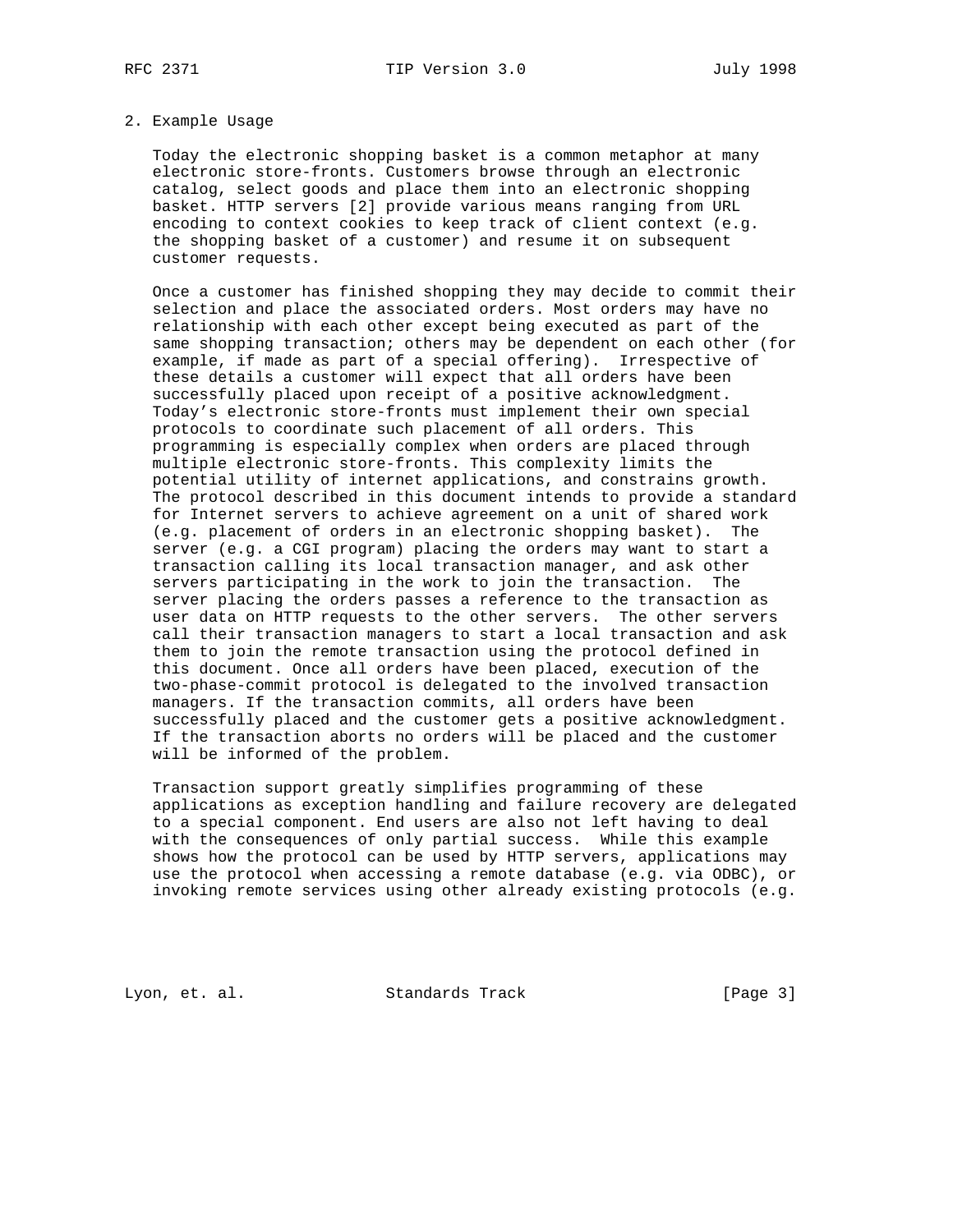RPC). The protocol makes it easy for applications in a heterogeneous network to participate in the same transaction, even if using different communication protocols.

3. Transactions

 "Transaction" is the term given to the programming model whereby computational work performed has atomic semantics. That is, either all work completes successfully and changes are made permanent (the transaction commits), or if any work is unsuccessful, changes are undone (the transaction aborts). The work comprising a transaction (unit of work), is defined by the application.

4. Connections

 The Transaction Internet Protocol (TIP) requires a reliable ordered stream transport with low connection setup costs. In an Internet (IP) environment, TIP operates over TCP, optionally using TLS to provide a secured and authenticated connection, and optionally using a protocol to multiplex light-weight connections over the same TCP or TLS connection.

 Transaction managers that share transactions establish a TCP (and optionally a TLS) connection. The protocol uses a different connection for each simultaneous transaction shared betwween two transaction managers. After a transaction has ended, the connection can be reused for a different transaction.

 Optionally, instead of associating a TCP or TLS connection with only a single transaction, two transaction managers may agree on a protocol to multiplex light-weight connections over the same TCP or TLS connection, and associate each simultaneous transaction with a separate light-weight connection. Using light-weight connections reduces latency and resource consumption associated with executing simultaneous transactions. Similar techniques as described here are widely used by existing transaction processing systems. See Appendix A for an example of one such protocol.

 Note that although the TIP protocol itself is described only in terms of TCP and TLS, there is nothing to preclude the use of TIP with other transport protocols. However, it is up to the implementor to ensure the chosen transport provides equivalent semantics to TCP, and to map the TIP protocol appropriately.

Lyon, et. al. Standards Track [Page 4]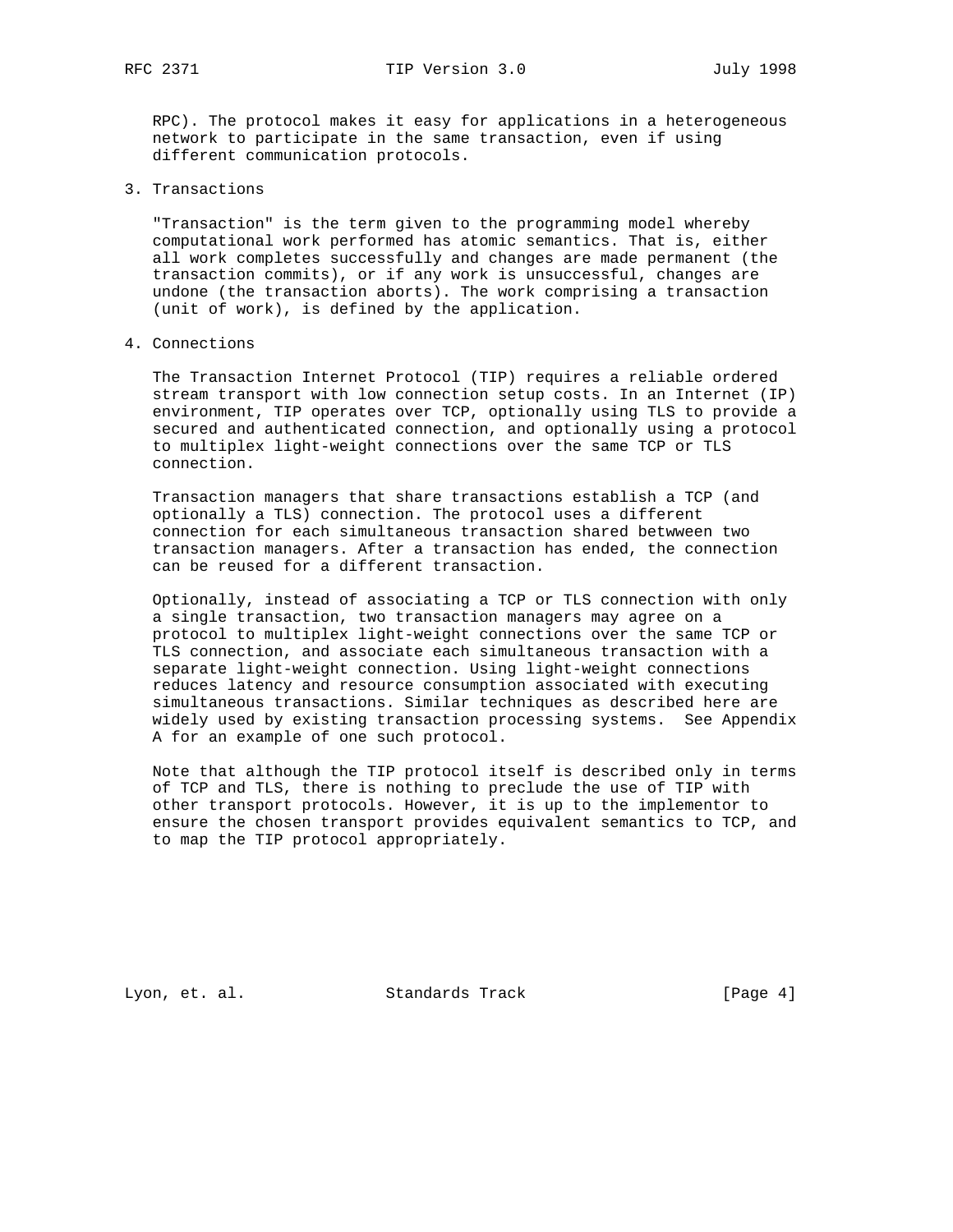RFC 2371 TIP Version 3.0 July 1998

 In this document the terms "connection" or "TCP connection" can refer to a TIP TCP connection, a TIP TLS connection, or a TIP multiplexing connection (over either TCP or TLS). It makes no difference which, the behavior is the same in each case. Where there are differences in behavior between the connection types, these are stated explicitly.

5. Transaction Identifiers

 Unfortunately, there is no single globally-accepted standard for the format of a transaction identifier; there are various standard and proprietary formats. Allowed formats for a TIP transaction identifier are described below in the section "TIP Uniform Resource Locators". A transaction manager may map its internal transaction identifiers into this TIP format in any manner it sees fit. Furthermore, each party in a superior/subordinate relationship gets to assign its own identifier to the transaction; these identifiers are exchanged when the relationship is first established. Thus, a transaction manager gets to use its own format of transaction identifier internally, but it must remember a foreign transaction identifier for each superior/subordinate relationship in which it is involved.

6. Pushing vs. Pulling Transactions

 Suppose that some program on node "A" has created a transaction, and wants some program on node "B" to do some work as part of the transaction. There are two classical ways that he does this, referred to as the "push" model and the "pull" model.

 In the "push" model, the program on A first asks his transaction manager to export the transaction to node B. A's transaction manager sends a message to B's TM asking it to instantiate the transaction as a subordinate of A, and return its name for the transaction. The program on A then sends a message to its counterpart on B on the order of "Do some work, and make it part of the transaction that your transaction manager already knows of by the name ...". Because A's TM knows that it sent the transaction to B's TM, A's TM knows to involve B's TM in the two-phase commit process.

 In the "pull" model, the program on A merely sends a message to B on the order of "Do some work, and make it part of the transaction that my TM knows by the name ...". The program on B asks its TM to enlist in the transaction. At that time, B's TM will "pull" the transaction over from A. As a result of this pull, A's TM knows to involve B's TM in the two-phase commit process.

 The protocol described here supports both the "push" and "pull" models.

Lyon, et. al. Standards Track [Page 5]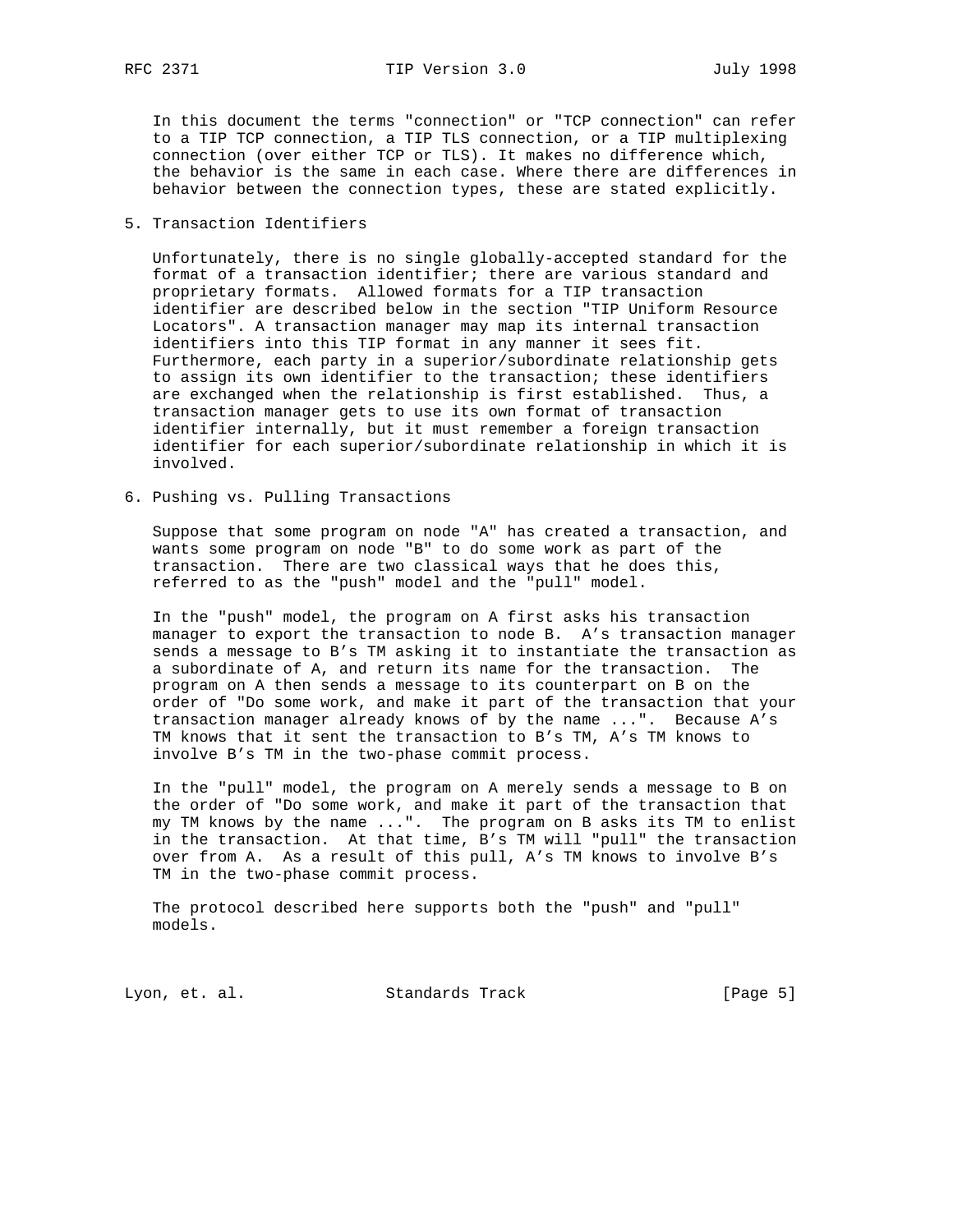7. TIP Transaction Manager Identification and Connection Establishment

 In order for TIP transaction managers to connect they must be able to identify and locate each other. The information necessary to do this is described by the TIP transaction manager address.

 [This specification does not prescribe how TIP transaction managers initially obtain the transaction manager address (which will probably be via some implementation-specific configuration mechanism).]

TIP transaction manager addresses take the form:

<hostport><path>

The <hostport> component comprises:

<host>[:<port>]

where <host> is either a <dns name> or an <ip address>; and <port> is a decimal number specifying the port at which the transaction manager (or proxy) is listening for requests to establish TIP connections. If the port number is omitted, the standard TIP port number (3372) is used.

 A <dns name> is a standard name, acceptable to the domain name service. It must be sufficiently qualified to be useful to the receiver of the command.

 An <ip address> is an IP address, in the usual form: four decimal numbers separated by period characters.

The <hostport> component defines the scope (locale) of the <path> component.

The <path> component of the transaction manager address contains data identifying the specific TIP transaction manager, at the location defined by <hostport>.

The <path> component takes the form:

"/" [path\_segments]

 path\_segments = segment \*( "/" segment ) segment =  $*{phi * ( "i" param )$ param = \*pchar

 pchar = unreserved | escaped | ":" | "@" | "&" | "=" | "+" unreserved = ASCII character octets with values in the range

Lyon, et. al. Standards Track [Page 6]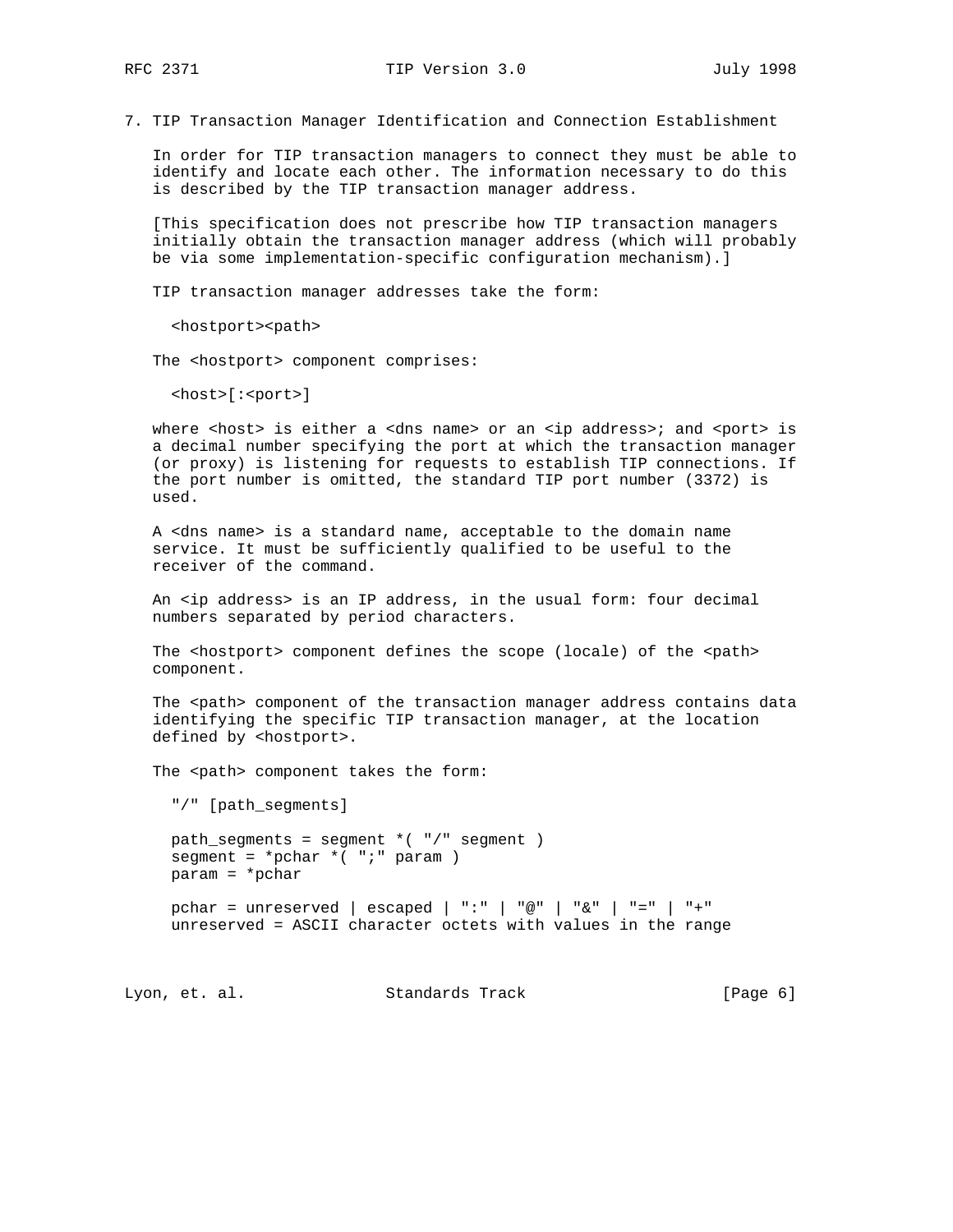(inclusive): 48-57, 65-90, 97-122 | "\$" | "-" | "\_" | "." | "!" | "˜" | "\*" | "'" | "(" | ")" | "," escaped =  $"$  hex hex hex = "0" | "1" | "2" | "3" | "4" | "5" | "6" | "7" | "8" | "9" | "A" | "B" | "C" | "D" | "E" | "F" | "a" | "b" | "c" | "d" |  $"e"$  |  $"f"$ 

The <path> component may consist of a sequence of path segments separated by a single slash "/" character. Within a path segment, the characters "/", ";", "=", and "?" are reserved. Each path segment may include a sequence of parameters, indicated by the semicolon ";" character. The parameters are not significant to the parsing of relative references.

 [It is intended that the form of the transaction manager address follow the proposed scheme for Uniform Resource Identifiers (URI) [8].]

 The TIP transaction manager address therefore provides to the connection initiator (the primary) the endpoint identifier to be used for the TCP connection (<hostport>), and to the connection receiver (the secondary) the path to be used to locate the specific TIP transaction manager (<path>). This is all the information required for the connection between the primary and secondary TIP transaction managers to be established.

 After a connection has been established, the primary party issues an IDENTIFY command. This command includes as parameters two transaction manager addresses: the primary transaction manager address, and the secondary transaction manager address.

 The primary transaction manager address identifies the TIP transaction manager that initiated the connection. This information is required in certain cases after connection failures, when one of the parties of the connection must re-establish a new connection to the other party in order to complete the two-phase-commit protocol. If the primary party needs to re-establish the connection, the job is easy: a connection is established in the same way as was the original connection. However, if the secondary party needs to re-establish the connection, it must be known how to contact the initiator of the original connection. This information is supplied to the secondary via the primary transaction manager address on the IDENTIFY command. If a primary transaction manager address is not supplied, the primary party must not perform any action which would require a connection to be re-established (e.g. to perform recovery actions).

Lyon, et. al. Standards Track [Page 7]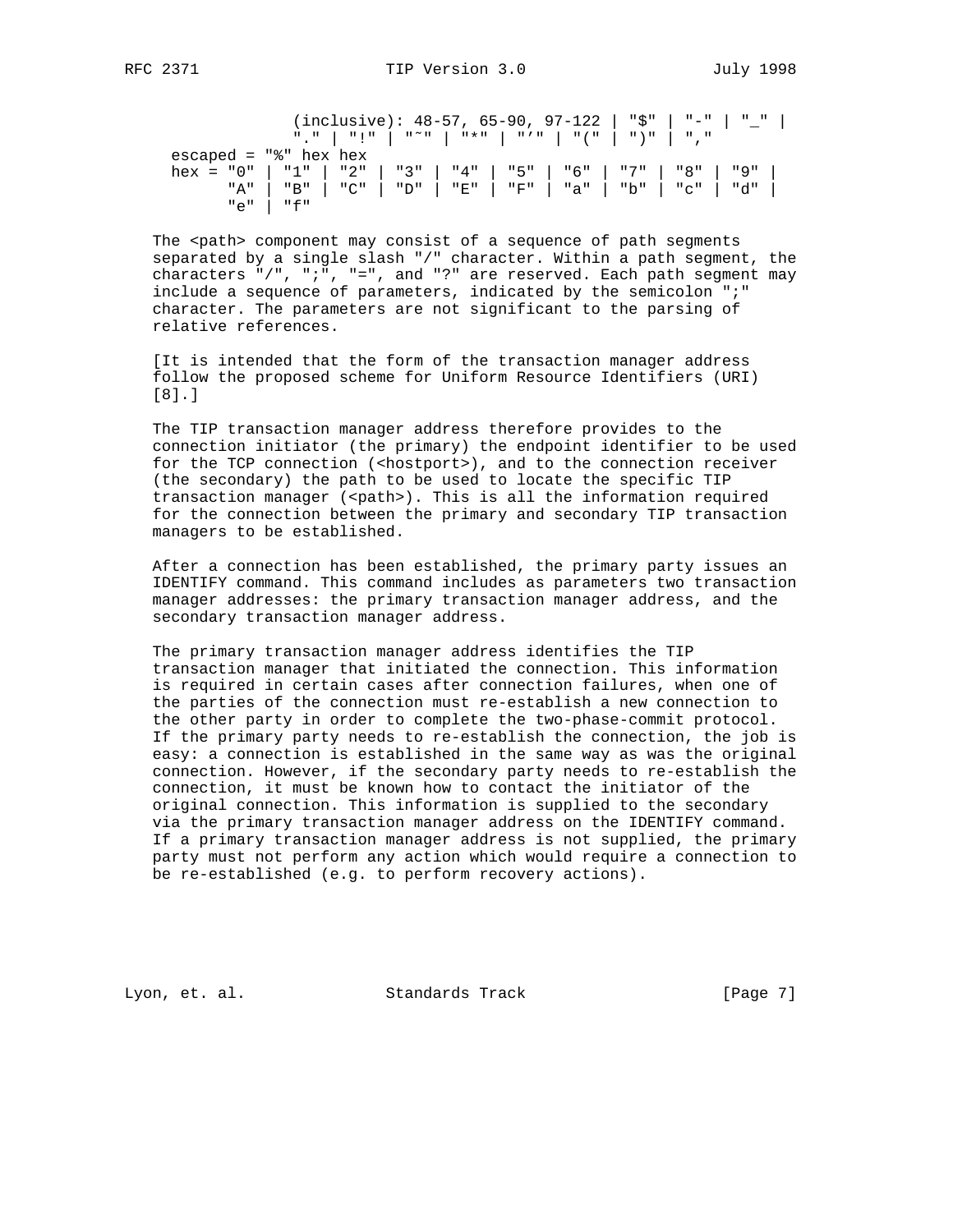The secondary transaction manager address identifies the receiving TIP transaction manager. In the case of TIP communication via intermediate proxy servers, this URL may be used by the proxy servers to correctly identify and connect to the required TIP transaction manager.

# 8. TIP Uniform Resource Locators

 Transactions and transaction managers are resources associated with the TIP protocol. Transaction managers and transactions are located using the transaction manager address scheme. Once a connection has been established, TIP commands may be sent to operate on transactions associated with the respective transaction managers.

 Applications which want to pull a transaction from a remote node must supply a reference to the remote transaction which allows the local transaction manager (i.e. the transaction manager pulling the transaction) to connect to the remote transaction manager and identify the particular transaction. Applications which want to push a transaction to a remote node must supply a reference to the remote transaction manager (i.e. the transaction manager to which the transaction is to be pushed), which allows the local transaction manager to locate the remote transaction manager. The TIP protocol defines a URL scheme [4] which allows applications and transaction managers to exchange references to transaction managers and transactions.

A TIP URL takes the form:

tip://<transaction manager address>?<transaction string>

 where <transaction manager address> identifies the TIP transaction manager (as defined in Section 7 above); and <transaction string> specifies a transaction identifier, which may take one of two forms (standard or non-standard):

i. "urn:" <NID> ":" <NSS>

 A standard transaction identifier, conforming to the proposed Internet Standard for Uniform Resource Names (URNs), as specified by RFC2141; where <NID> is the Namespace Identifier, and <NSS> is the Namespace Specific String. The Namespace ID determines the syntactic interpretation of the Namespace Specific String. The Namespace Specific String is a sequence of characters representing a transaction identifier (as defined by <NID>). The rules for the contents of these fields are specified by [6] (valid characters, encoding, etc.).

Lyon, et. al. Standards Track [Page 8]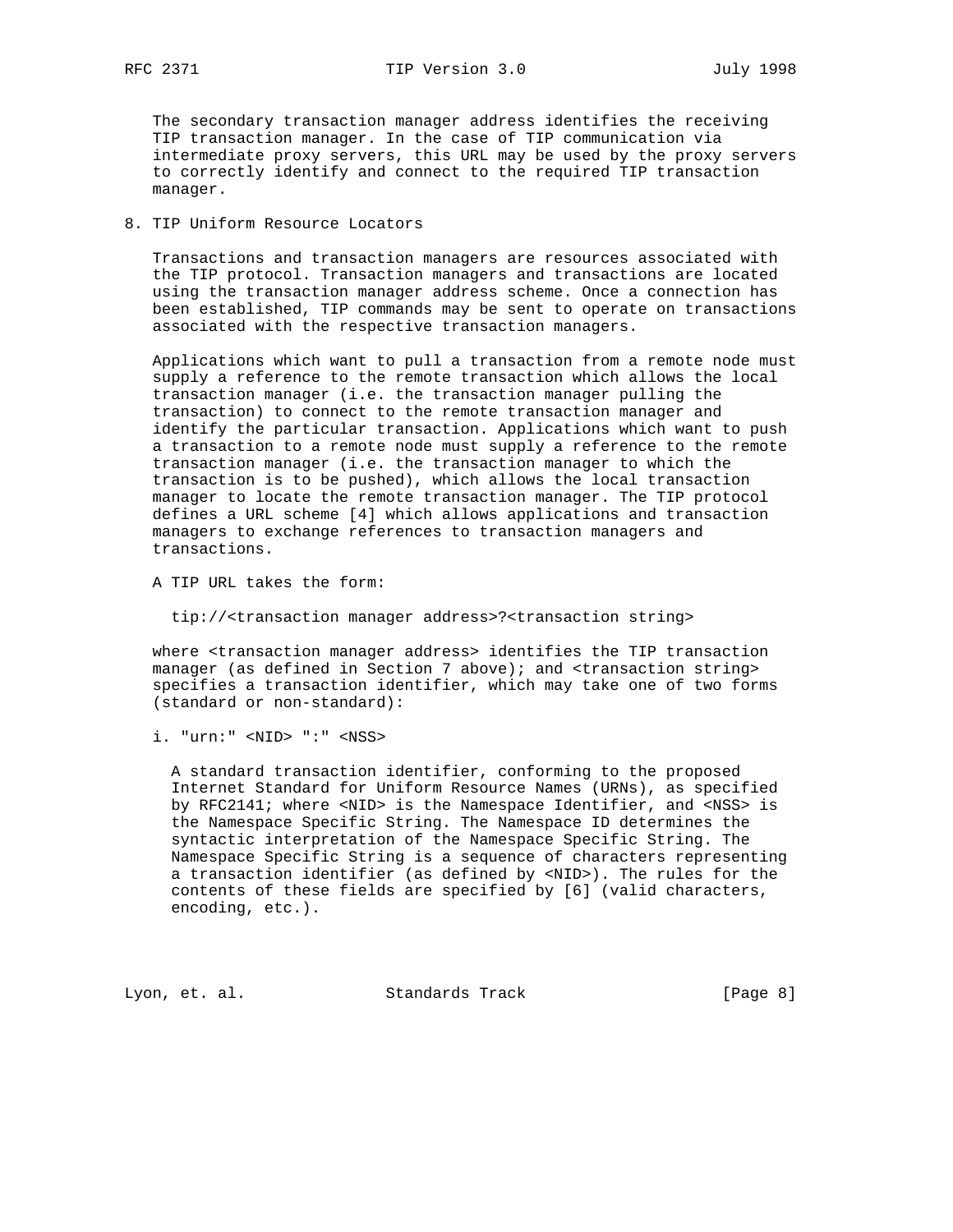This format of <transaction string> may be used to express global transaction identifiers in terms of standard representations. Examples for <NID> might be <iso> or <xopen>. e.g.

tip://123.123.123.123/?urn:xopen:xid

 Note that Namespace Ids require registration. See [7] for details on how to do this.

ii. <transaction identifier>

 A sequence of printable ASCII characters (octets with values in the range 32 through 126 inclusive (excluding ":") representing a transaction identifier. In this non-standard case, it is the combination of <transaction manager address> and <transaction identifier> which ensures global uniqueness. e.g.

tip://123.123.123.123/?transid1

 To create a non-standard TIP URL from a transaction identifier, first replace any reserved characters in the transaction identifier with their equivalent escape sequences, then insert the appropriate transaction manager address. If the transaction identifier is one that you created, insert your own transaction manager address. If the transaction identifier is one that you received on a TIP connection that you initiated, use the secondary transaction manager address that was sent in the IDENTIFY command. If the transaction identifier is one that you received on a TIP connection that you did not initiate, use the primary transaction manager address that was received in the IDENTIFY command.

 TIP URLs must be guaranteed globally unique for all time. This uniqueness constraint ensures TIP URLs are never duplicated, thereby preventing possible non-deterministic behaviour. How uniqueness is achieved is implementation specific. For example, the Universally Unique Identifier (UUID, also known as a Globally Unique Identifier, or GUID (see [9])) could be used as part of the <transaction string>. Note also that some standard transaction identifiers may define their own rules for ensuring global uniqueness (e.g. OSI CCR atomic action identifiers).

 Except as otherwise described above, the TIP URL scheme follows the rules for reserved characters as defined in [4], and uses escape sequences as defined in [4] Section 5.

 Note that the TIP protocol itself does not use the TIP URL scheme (it does use the transaction manager address scheme). The TIP URL scheme is proposed as a standard way to pass transaction identification

Lyon, et. al. Standards Track [Page 9]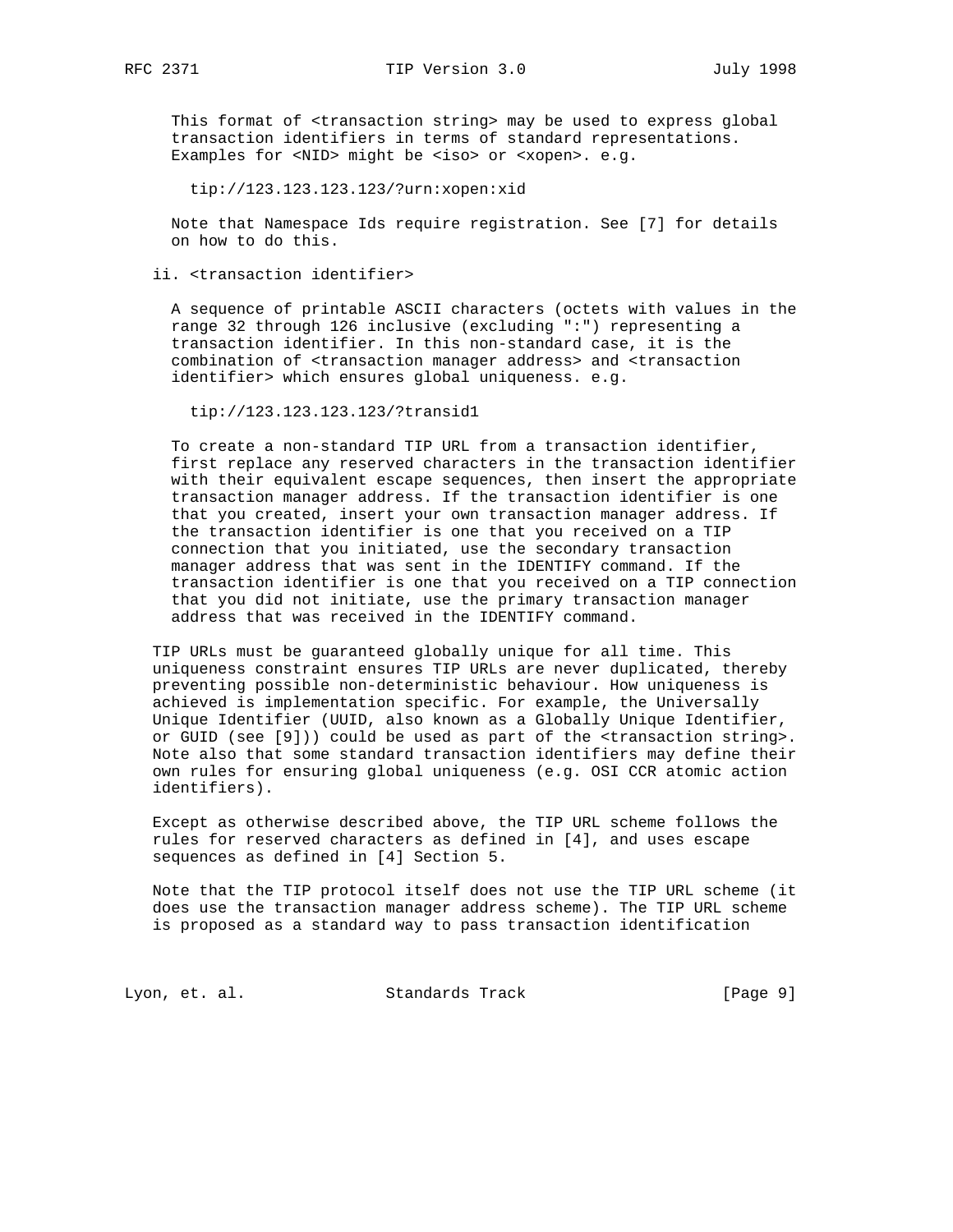information through other protocols. e.g. between cooperating application processes. The TIP URL may then be used to communicate to the local transaction manager the information necessary to associate the application with a particular TIP transaction. e.g. to PULL the transaction from a remote transaction manager. It is anticipated that each TIP implementation will provide some set of APIs for this purpose ([5] includes examples of such APIs).

9. States of a Connection

 At any instant, only one party on a connection is allowed to send commands, while the other party is only allowed to respond to commands that he receives. Throughout this document, the party that is allowed to send commands is called "primary"; the other party is called "secondary". Initially, the party that initiated the connection is primary; however, a few commands cause the roles to switch. A connection returns to its original polarity whenever the Idle state is reached.

 When multiplexing is being used, these rules apply independently to each "virtual" connection, regardless of the polarity of the underlying connection (which will be in the Multiplexing state).

 Note that commands may be sent "out of band" by the secondary via the use of pipelining. This does not affect the polarity of the connection (i.e. the roles of primary and secondary do not switch). See section 12 for details.

 In the normal case, TIP connections should only be closed by the primary, when in Initial state. It is generally undesirable for a connection to be closed by the secondary, although this may be necessary in certain error cases.

 At any instant, a connection is in one of the following states. From the point of view of the secondary party, the state changes when he sends a reply; from the point of view of the primary party, the state changes when he receives a reply.

- Initial: The initial connection starts out in the Initial state. Upon entry into this state, the party that initiated the connection becomes primary, and the other party becomes secondary. There is no transaction associated with the connection in this state. From this state, the primary can send an IDENTIFY or a TLS command.
- Idle: In this state, the primary and the secondary have agreed on a protocol version, and the primary supplied an identifier to the secondary party to reconnect after a failure. There is no transaction associated with the connection in this state. Upon

Lyon, et. al. Standards Track [Page 10]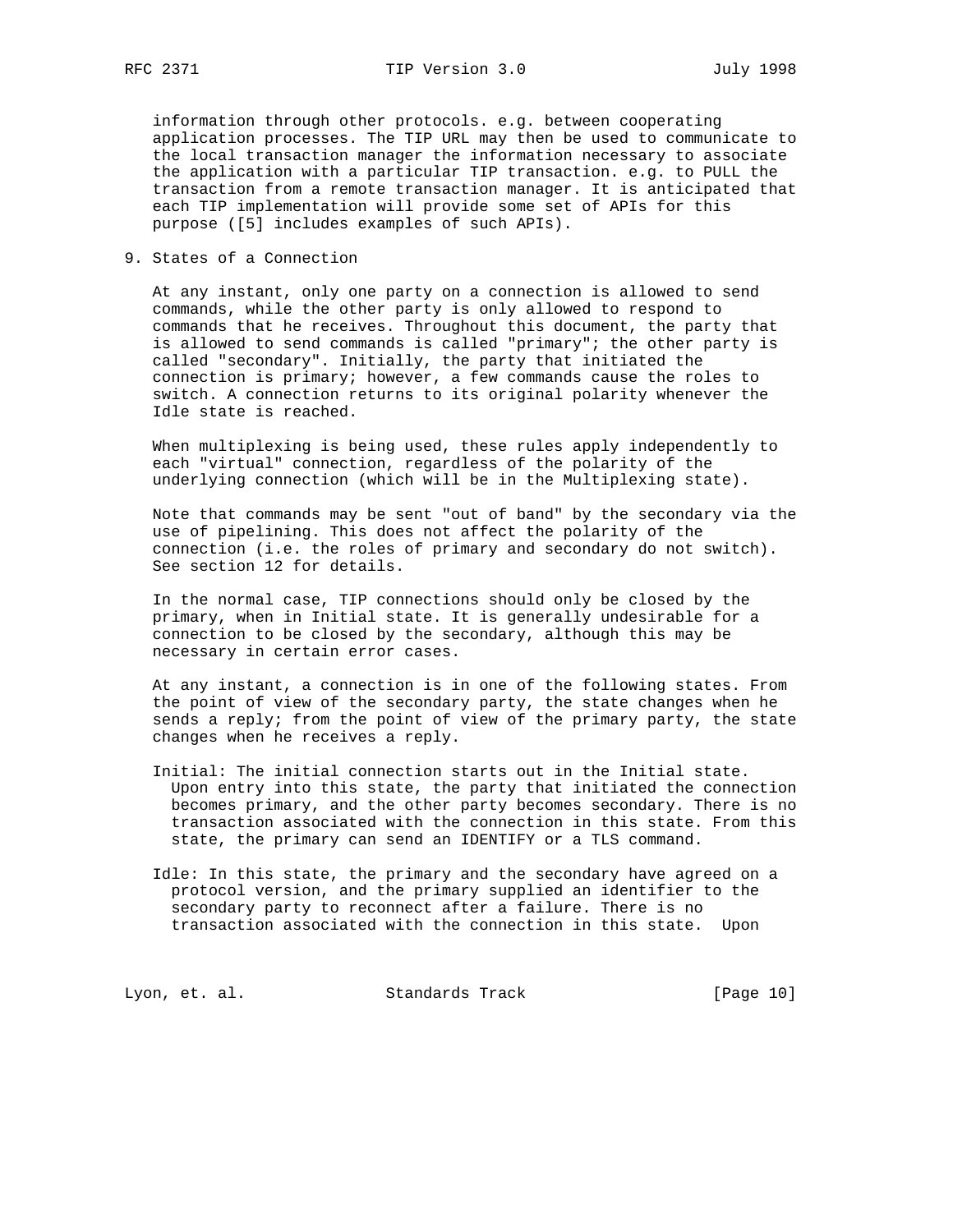entry to this state, the party that initiated the connection becomes primary, and the other party becomes secondary. From this state, the primary can send any of the following commands: BEGIN, MULTIPLEX, PUSH, PULL, QUERY and RECONNECT.

- Begun: In this state, a connection is associated with an active transaction, which can only be completed by a one-phase protocol. A BEGUN response to a BEGIN command places a connection into this state. Failure of a connection in Begun state implies that the transaction will be aborted. From this state, the primary can send an ABORT, or COMMIT command.
- Enlisted: In this state, the connection is associated with an active transaction, which can be completed by a one-phase or, two-phase protocol. A PUSHED response to a PUSH command, or a PULLED response to a PULL command, places the connection into this state. Failure of the connection in Enlisted state implies that the transaction will be aborted. From this state, the primary can send an ABORT, COMMIT, or PREPARE command.
- Prepared: In this state, a connection is associated with a transaction that has been prepared. A PREPARED response to a PREPARE command, or a RECONNECTED response to a RECONNECT command places a connection into this state. Unlike other states, failure of a connection in this state does not cause the transaction to automatically abort. From this state, the primary can send an ABORT, or COMMIT command.
- Multiplexing: In this state, the connection is being used by a multiplexing protocol, which provides its own set of connections. In this state, no TIP commands are possible on the connection. (Of course, TIP commands are possible on the connections supplied by the multiplexing protocol.) The connection can never leave this state.
- Tls: In this state, the connection is being used by the TLS protocol, which provides its own secured connection. In this state, no TIP commands are possible on the connection. (Of course, TIP commands are possible on the connection supplied by the TLS protocol.) The connection can never leave this state.
- Error: In this state, a protocol error has occurred, and the connection is no longer useful. The connection can never leave this state.

Lyon, et. al. Standards Track [Page 11]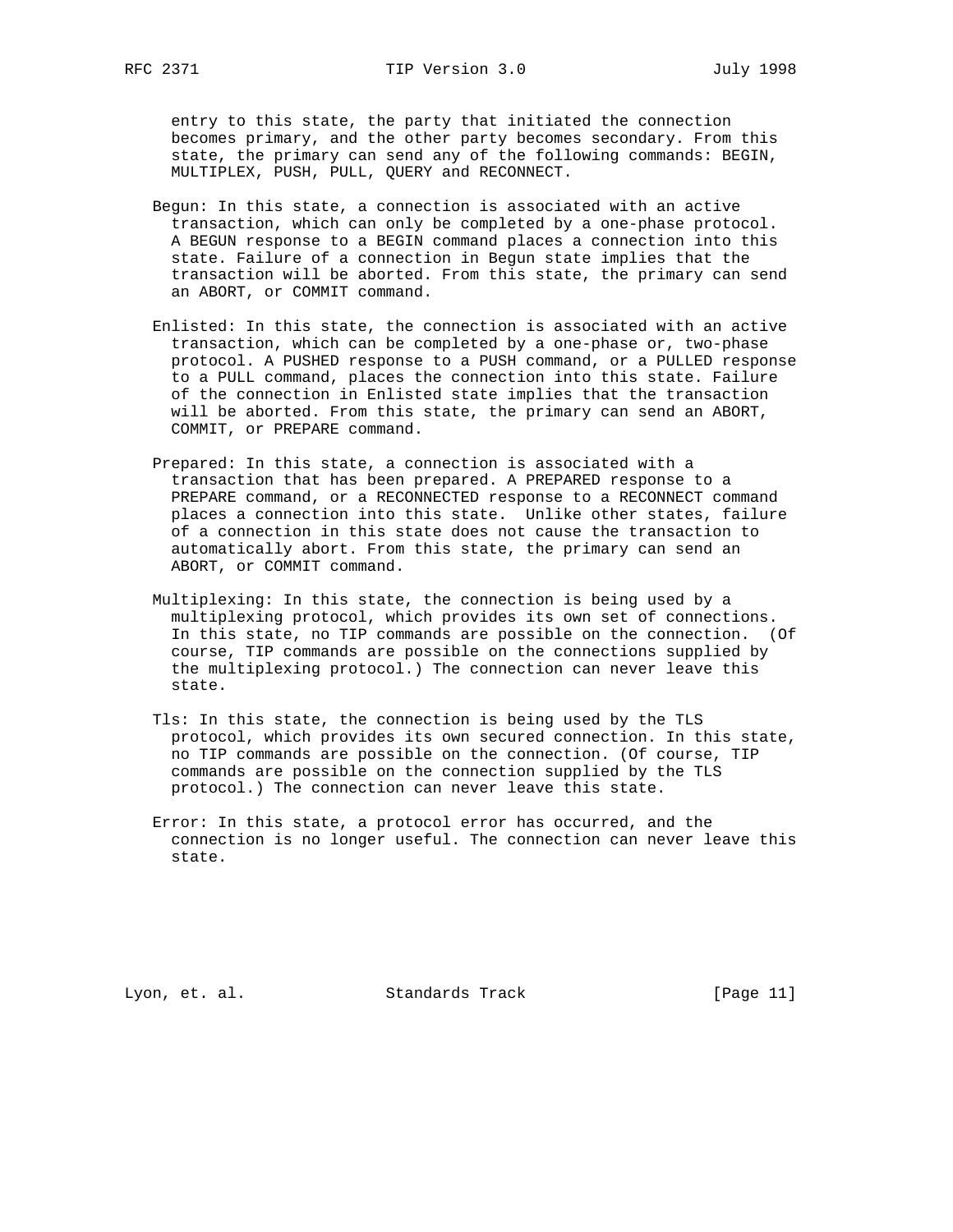# 10. Protocol Versioning

 This document describes version 3 of the protocol. In order to accommodate future versions, the primary party sends a message indicating the lowest and the highest version number it understands. The secondary responds with the highest version number it understands.

 After such an exchange, communication can occur using the smaller of the highest version numbers (i.e., the highest version number that both understand). This exchange is mandatory and occurs using the IDENTIFY command (and IDENTIFIED response).

 If the highest version supported by one party is considered obsolete and no longer supported by the other party, no useful communication can occur. In this case, the newer party should merely drop the connection.

#### 11. Commands and Responses

 All commands and responses consist of one line of ASCII text, using only octets with values in the range 32 through 126 inclusive, followed by either a CR (an octet with value 13) or an LR (an octet with value 10). Each line can be split up into one or more "words", where successive words are separated by one or more space octets (value 32).

 Arbitrary numbers of spaces at the beginning and/or end of each line are allowed, and ignored.

 Lines that are empty, or consist entirely of spaces are ignored. (One implication of this is that you can terminate lines with both a CR and an LF if desired; the LF will be treated as terminating an empty line, and ignored.)

 In all cases, the first word of each line indicates the type of command or response; all defined commands and responses consist of upper-case letters only.

 For some commands and responses, subsequent words convey parameters for the command or response; each command and response takes a fixed number of parameters.

 All words on a command or response line after (and including) the first undefined word are totally ignored. These can be used to pass human-readable information for debugging or other purposes.

Lyon, et. al. Standards Track [Page 12]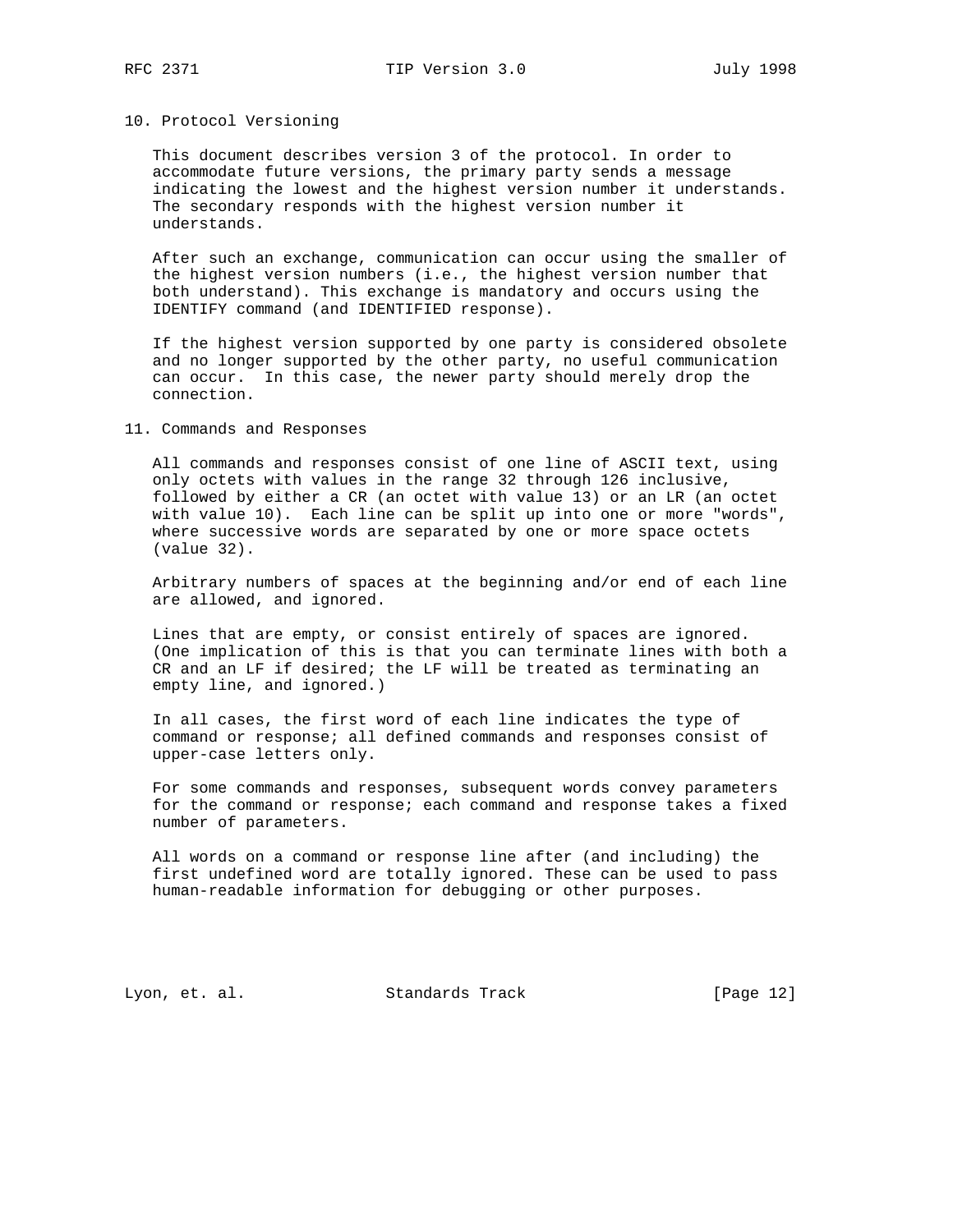## 12. Command Pipelining

 In order to reduce communication latency and improve efficiency, it is possible for multiple TIP "lines" (commands or responses) to be pipelined (concatenated) together and sent as a single message. Lines may also be sent "ahead" (by the secondary, for later procesing by the primary). Examples are an ABORT command immediately followed by a BEGIN command, or a COMMITTED response immediately followed by a PULL command.

 The sending of pipelined lines is an implementation option. Likewise which lines are pipelined together. Generally, it must be certain that the pipelined line will be valid for the state of the connection at the time it is processed by the receiver. It is the responsibility of the sender to determine this.

 All implementations must support the receipt of pipelined lines - the rules for processing of which are described by the following paragraph:

 When the connection state is such that a line should be read (either command or response), then that line (when received) is processed. No more lines are read from the connection until processing again reaches such a state. If a line is received on a connection when it is not the turn of the other party to send, that line is \_not\_ rejected. Instead, the line is held and processed when the connection state again requires it. The receiving party must process lines and issue responses in the order of lines received. If a line causes an error the connection enters the Error state, and all subsequent lines on the connection are discarded.

13. TIP Commands

 Commands pertain either to connections or transactions. Commands which pertain to connections are: IDENTIFY, MULTIPLEX and TLS. Commands which pertain to transactions are: ABORT, BEGIN, COMMIT, PREPARE, PULL, PUSH, QUERY, and RECONNECT.

 Following is a list of all valid commands, and all possible responses to each:

#### ABORT

 This command is valid in the Begun, Enlisted, and Prepared states. It informs the secondary that the current transaction of the connection will abort. Possible responses are:

Lyon, et. al. Standards Track [Page 13]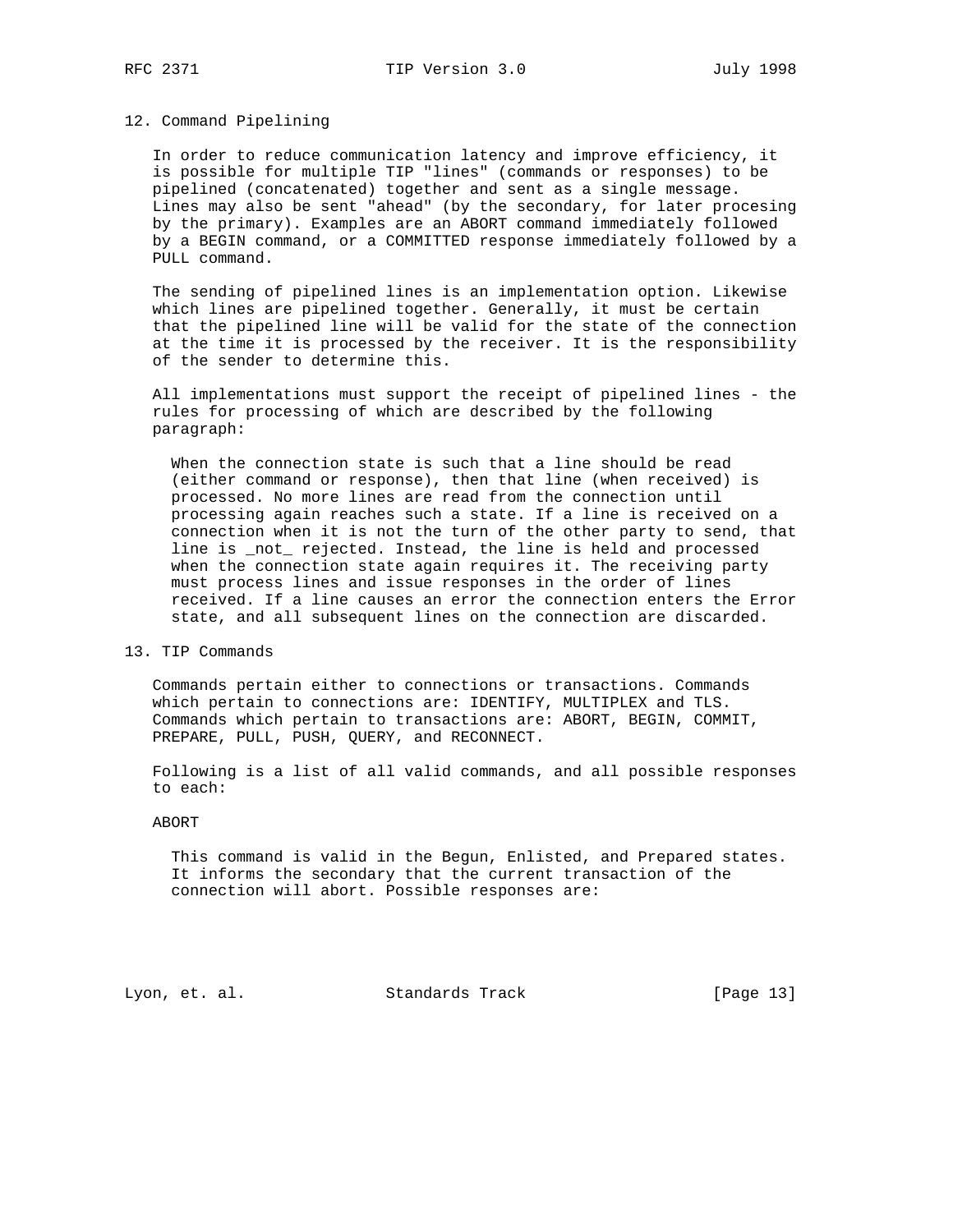# ABORTED

The transaction has aborted; the connection enters Idle state.

#### ERROR

 The command was issued in the wrong state, or was malformed. The connection enters the Error state.

# BEGIN

 This command is valid only in the Idle state. It asks the secondary to create a new transaction and associate it with the connection. The newly created transaction will be completed with a one-phase protocol. Possible responses are:

#### BEGUN <transaction identifier>

 A new transaction has been successfully begun, and that transaction is now the current transaction of the connection. The connection enters Begun state.

#### NOTBEGUN

 A new transaction could not be begun; the connection remains in Idle state.

# ERROR

 The command was issued in the wrong state, or was malformed. The connection enters the Error state.

#### COMMIT

 This command is valid in the Begun, Enlisted or Prepared states. In the Begun or Enlisted state, it asks the secondary to attempt to commit the transaction; in the Prepared state, it informs the secondary that the transaction has committed. Note that in the Enlisted state this command represents a one-phase protocol, and should only be done when the sender has 1) no local recoverable resources involved in the transaction, and 2) only one subordinate (the sender will not be involved in any transaction recovery process). Possible responses are:

#### ABORTED

 This response is possible only from the Begun and Enlisted states. It indicates that some party has vetoed the commitment of the transaction, so it has been aborted instead of committing. The connection enters the Idle state.

Lyon, et. al. Standards Track [Page 14]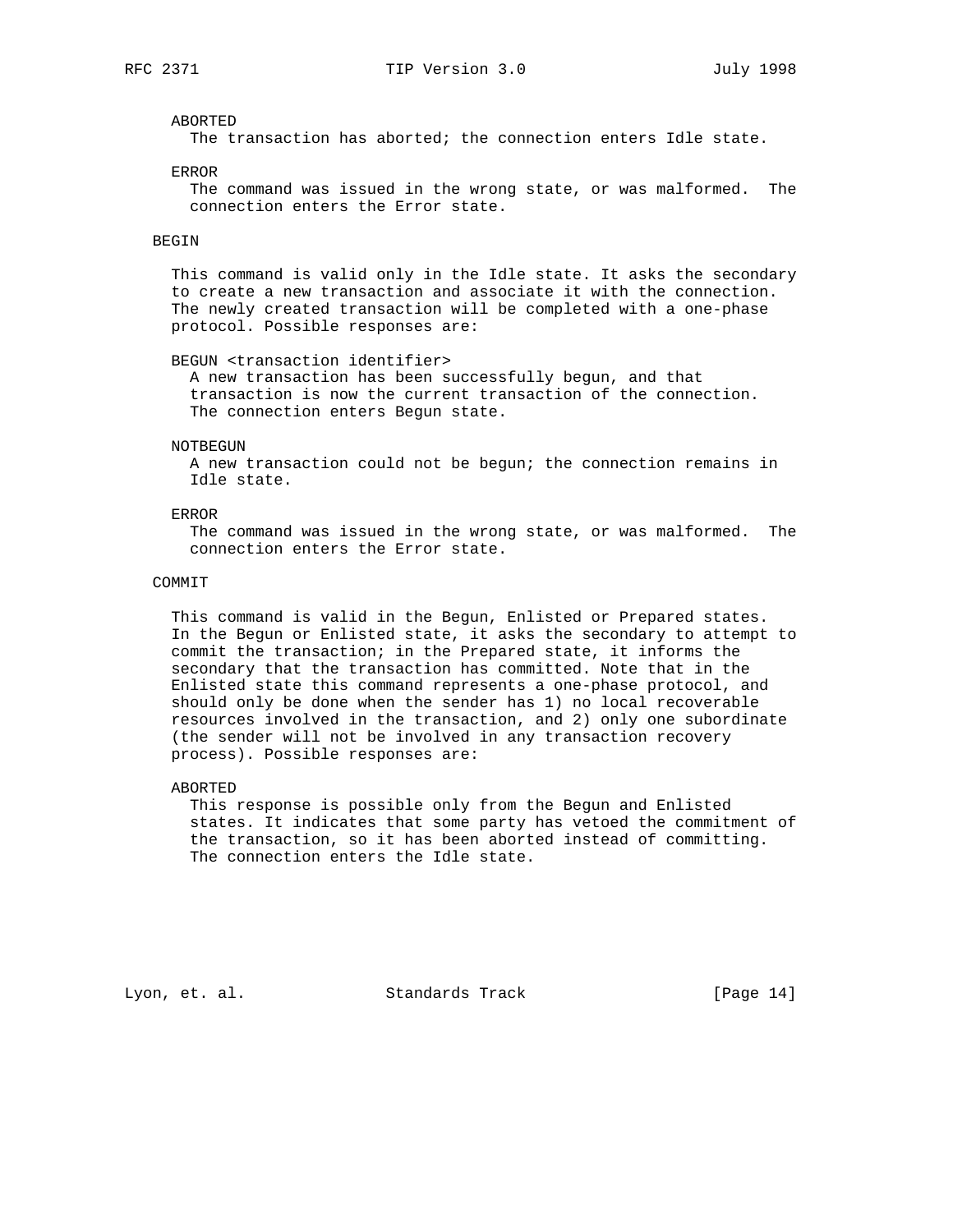# COMMITTED

 This response indicates that the transaction has been committed, and that the primary no longer has any responsibilities to the secondary with respect to the transaction. The connection enters the Idle state.

ERROR

 The command was issued in the wrong state, or was malformed. The connection enters the Error state.

# ERROR

This command is valid in any state; it informs the secondary that a previous response was not recognized or was badly formed. A secondary should not respond to this command. The connection enters Error state.

 IDENTIFY <lowest protocol version> <highest protocol version> <primary transaction manager address> | "-" <secondary transaction manager address>

 This command is valid only in the Initial state. The primary party informs the secondary party of: 1) the lowest and highest protocol version supported (all versions between the lowest and highest must be supported; 2) optionally, an identifier for the primary party at which the secondary party can re-establish a connection if ever needed (the primary transaction manager address); and 3) an identifier which may be used by intermediate proxy servers to connect to the required TIP transaction manager (the secondary transaction manager address). If a primary transaction manager address is not supplied, the secondary party will respond with ABORTED or READONLY to any PREPARE commands. Possible responses are:

IDENTIFIED <protocol version>

 The secondary party has been successfully contacted and has saved the primary transaction manager address. The response contains the highest protocol version supported by the secondary party. All future communication is assumed to take place using the smaller of the protocol versions in the IDENTIFY command and the IDENTIFIED response. The connection enters the Idle state.

#### NEEDTLS

 The secondary party is only willing to communicate over TLS secured connections. The connection enters the Tls state, and all subsequent communication is as defined by the TLS protocol. This protocol will begin with the first octet after the line

Lyon, et. al. Standards Track [Page 15]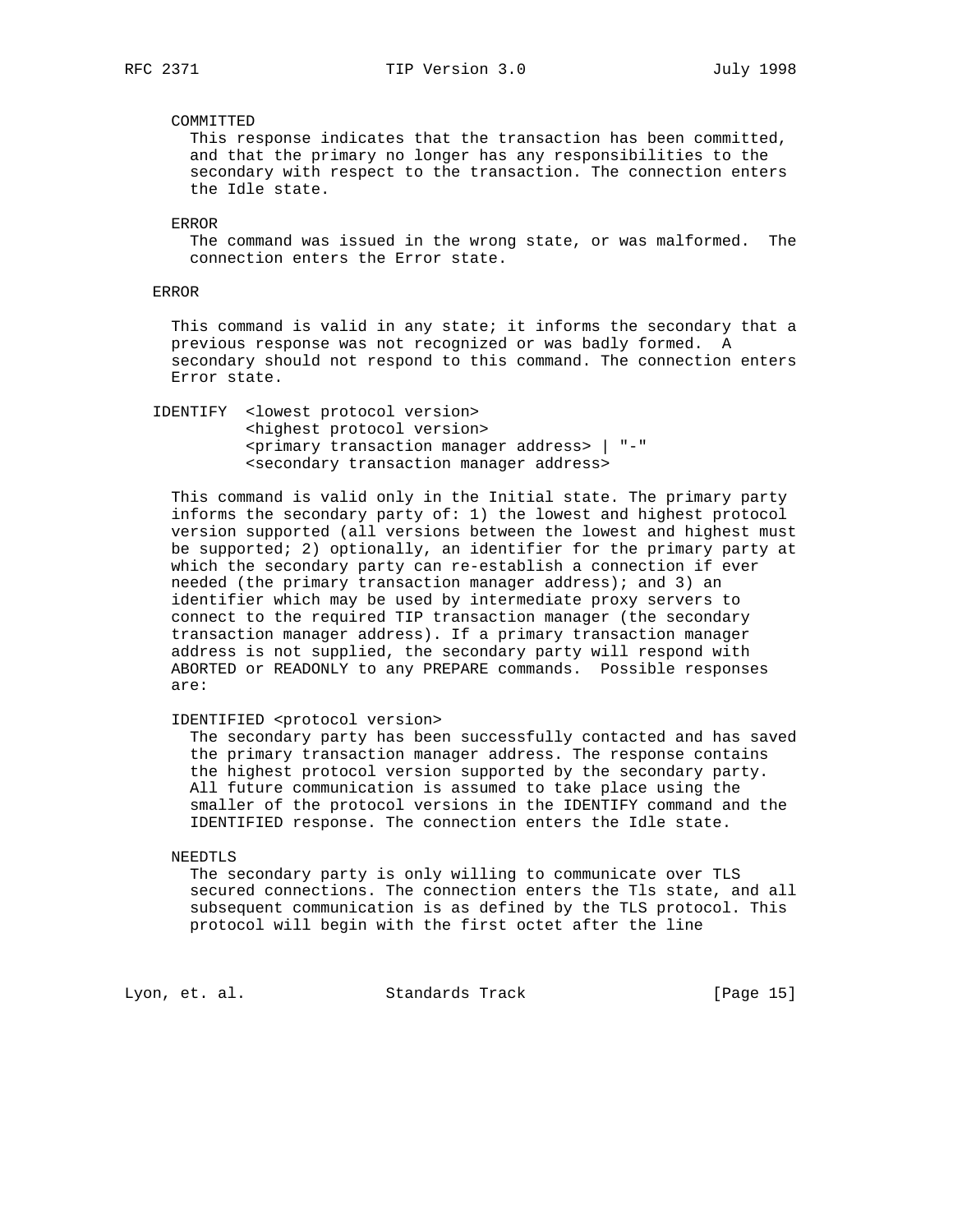terminator of the IDENTIFY command (for data sent by the primary party), and the first byte after the line terminator of the NEEDTLS response (for data sent by the secondary party). This implies that an implementation must not send both a CR and a LF octet after either the IDENTIFY command or the NEEDTLS response, lest the LF octet be mistaken for the first byte of the TLS protocol. The connection provided by the TLS protocol starts out in the Initial state. After TLS has been negotiated, the primary party must resend the IDENTIFY command. If the primary party cannot support (or refuses to use) the TLS protocol, it closes the connection.

#### ERROR

 The command was issued in the wrong state, or was malformed. This response also occurs if the secondary party does not support any version of the protocol in the range supported by the primary party. The connection enters the Error state. The primary party should close the connection.

#### MULTIPLEX <protocol-identifier>

 This command is only valid in the Idle state. The command seeks agreement to use the connection for a multiplexing protocol that will supply a large number of connections on the existing connection. The primary suggests a particular multiplexing protocol. The secondary party can either accept or reject use of this protocol.

 At the present, the only defined protocol identifier is "TMP2.0", which refers to the TIP Multiplexing Protocol, version 2.0. See Appendix A for details of this protocol. Other protocol identifiers may be defined in the future.

 If the MULTIPLEX command is accepted, the specified multiplexing protocol will totally control the underlying connection. This protocol will begin with the first octet after the line terminator of the MULTIPLEX command (for data sent by the initiator), and the first byte after the line terminator of the MULTIPLEXING response (for data received by the initiator). This implies that an implementation must not send both a CR and a LF octet after either the MULTIPLEX command or the MULTIPLEXING response, lest the LF octet be mistaken for the first byte of the multiplexing protocol.

 Note that when using TMP V2.0, a single TIP command (TMP application message) must be wholly contained within a single TMP packet (the TMP PUSH flag is not used by TIP). Possible responses to the MULTIPLEX command are:

Lyon, et. al. Standards Track [Page 16]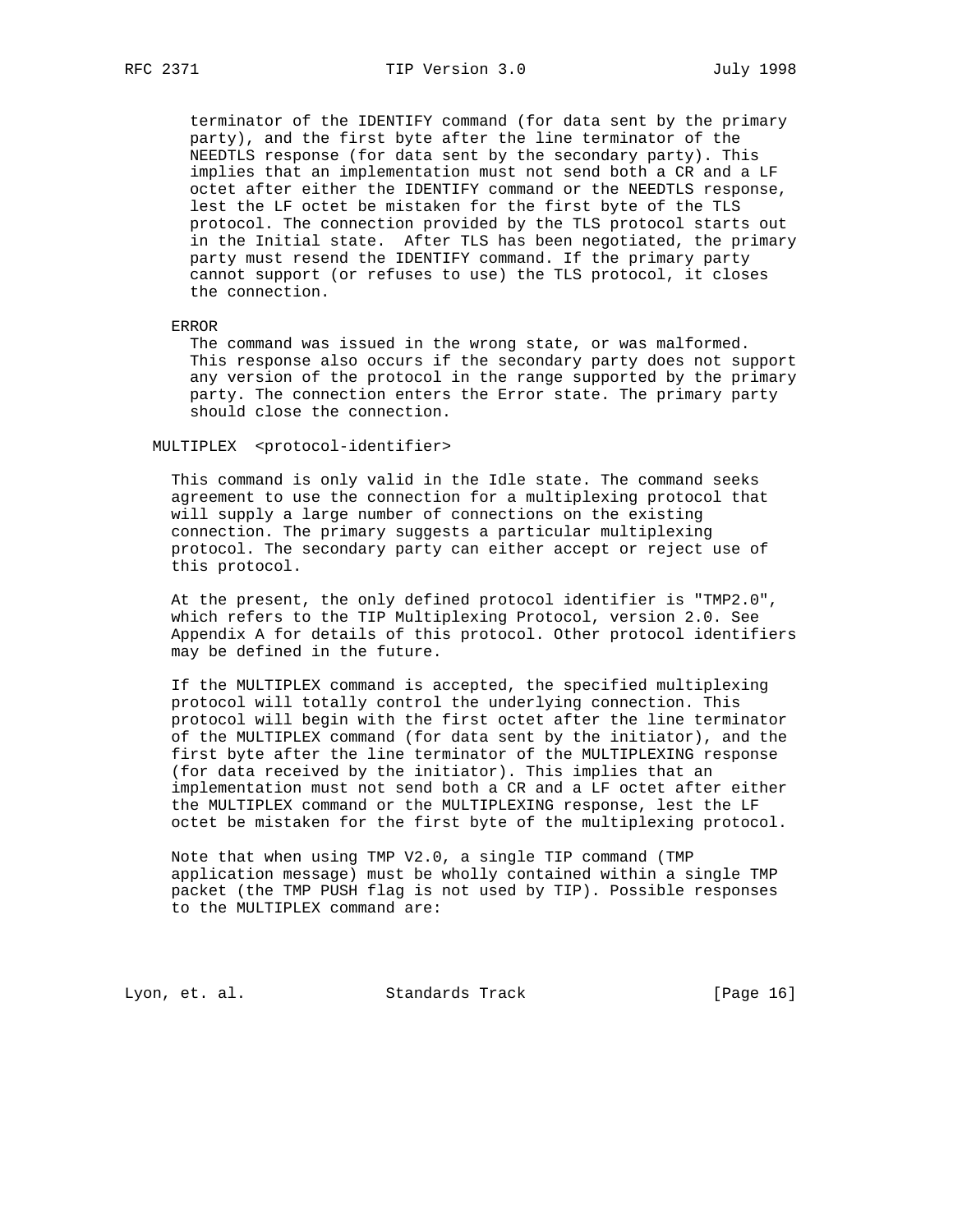# MULTIPLEXING

 The secondary party agrees to use the specified multiplexing protocol. The connection enters the Multiplexing state, and all subsequent communication is as defined by that protocol. All connections created by the multiplexing protocol start out in the Idle state.

# CANTMULTIPLEX

 The secondary party cannot support (or refuses to use) the specified multiplexing protocol. The connection remains in the Idle state.

## ERROR

 The command was issued in the wrong state, or was malformed. The connection enters the Error state.

## PREPARE

 This command is valid only in the Enlisted state; it requests the secondary to prepare the transaction for commitment (phase one of two-phase commit). Possible responses are:

### PREPARED

 The subordinate has prepared the transaction; the connection enters PREPARED state.

#### ABORTED

 The subordinate has vetoed committing the transaction. The connection enters the Idle state. After this response, the superior has no responsibilities to the subordinate with respect to the transaction.

#### READONLY

 The subordinate no longer cares whether the transaction commits or aborts. The connection enters the Idle state. After this response, the superior has no responsibilities to the subordinate with respect to the transaction.

### ERROR

 The command was issued in the wrong state, or was malformed. The connection enters the Error state.

 PULL <superior's transaction identifier> <subordinate's transaction identifier>

 This command is only valid in Idle state. This command seeks to establish a superior/subordinate relationship in a transaction, with the primary party of the connection as the subordinate  $(i.e.,$ 

Lyon, et. al. Standards Track [Page 17]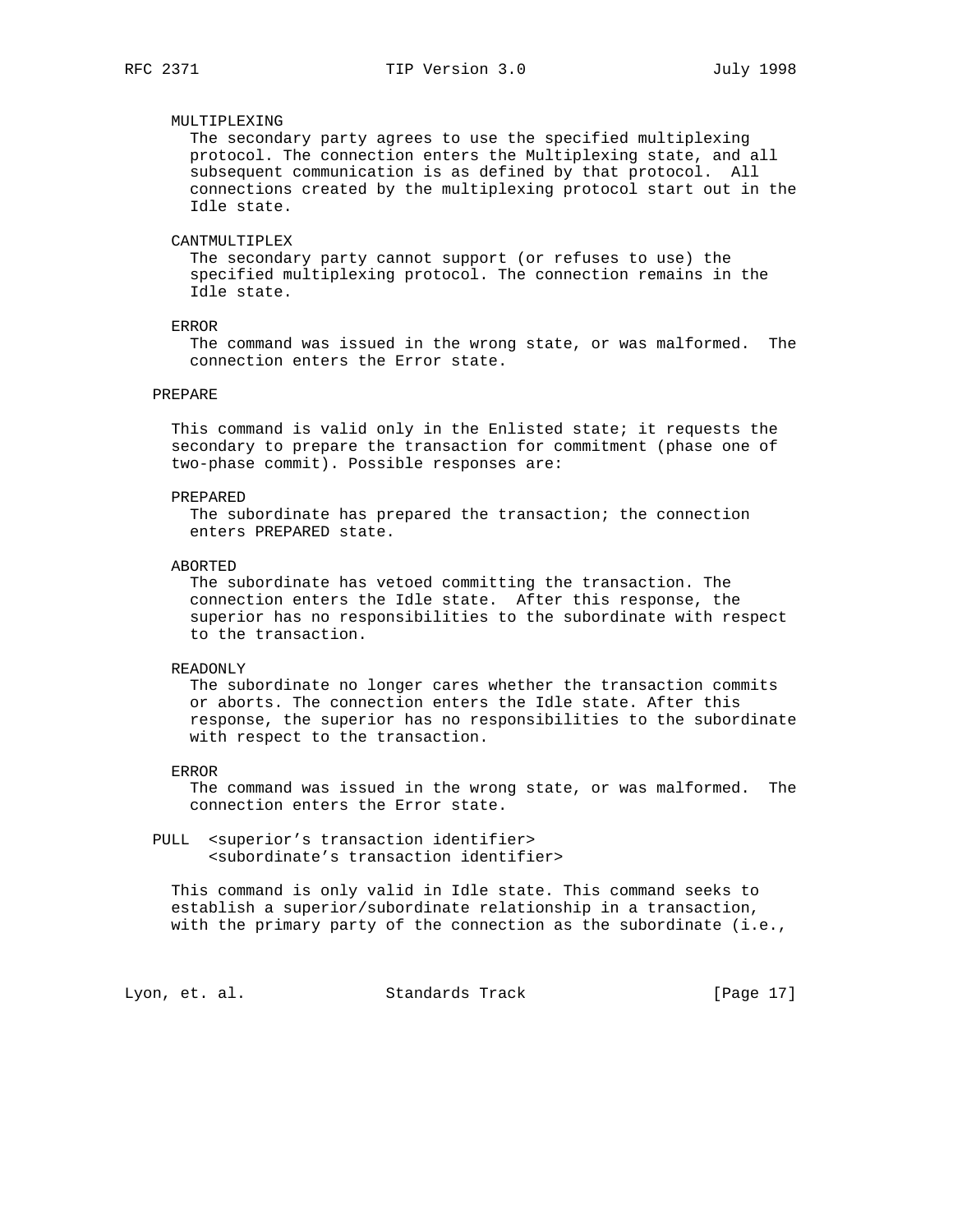he is pulling a transaction from the secondary party). Note that the entire value of <transaction string> (as defined in the section "TIP Uniform Resource Locators") must be specified as the transaction identifier. Possible responses are:

PULLED

 The relationship has been established. Upon receipt of this response, the specified transaction becomes the current transaction of the connection, and the connection enters Enlisted state. Additionally, the roles of primary and secondary become reversed. (That is, the superior becomes the primary for the connection.)

## NOTPULLED

 The relationship has not been established (possibly, because the secondary party no longer has the requested transaction). The connection remains in Idle state.

#### ERROR

 The command was issued in the wrong state, or was malformed. The connection enters the Error state.

PUSH <superior's transaction identifier>

 This command is valid only in the Idle state. It seeks to establish a superior/subordinate relationship in a transaction with the primary as the superior. Note that the entire value of <transaction string> (as defined in the section "TIP Uniform Resource Locators") must be specified as the transaction identifier. Possible responses are:

PUSHED <subordinate's transaction identifier>

 The relationship has been established, and the identifier by which the subordinate knows the transaction is returned. The transaction becomes the current transaction for the connection, and the connection enters Enlisted state.

 ALREADYPUSHED <subordinate's transaction identifier> The relationship has been established, and the identifier by which the subordinate knows the transaction is returned. However, the subordinate already knows about the transaction, and is expecting the two-phase commit protocol to arrive via a different connection. In this case, the connection remains in the Idle state.

#### NOTPUSHED

 The relationship could not be established. The connection remains in the Idle state.

Lyon, et. al. Standards Track [Page 18]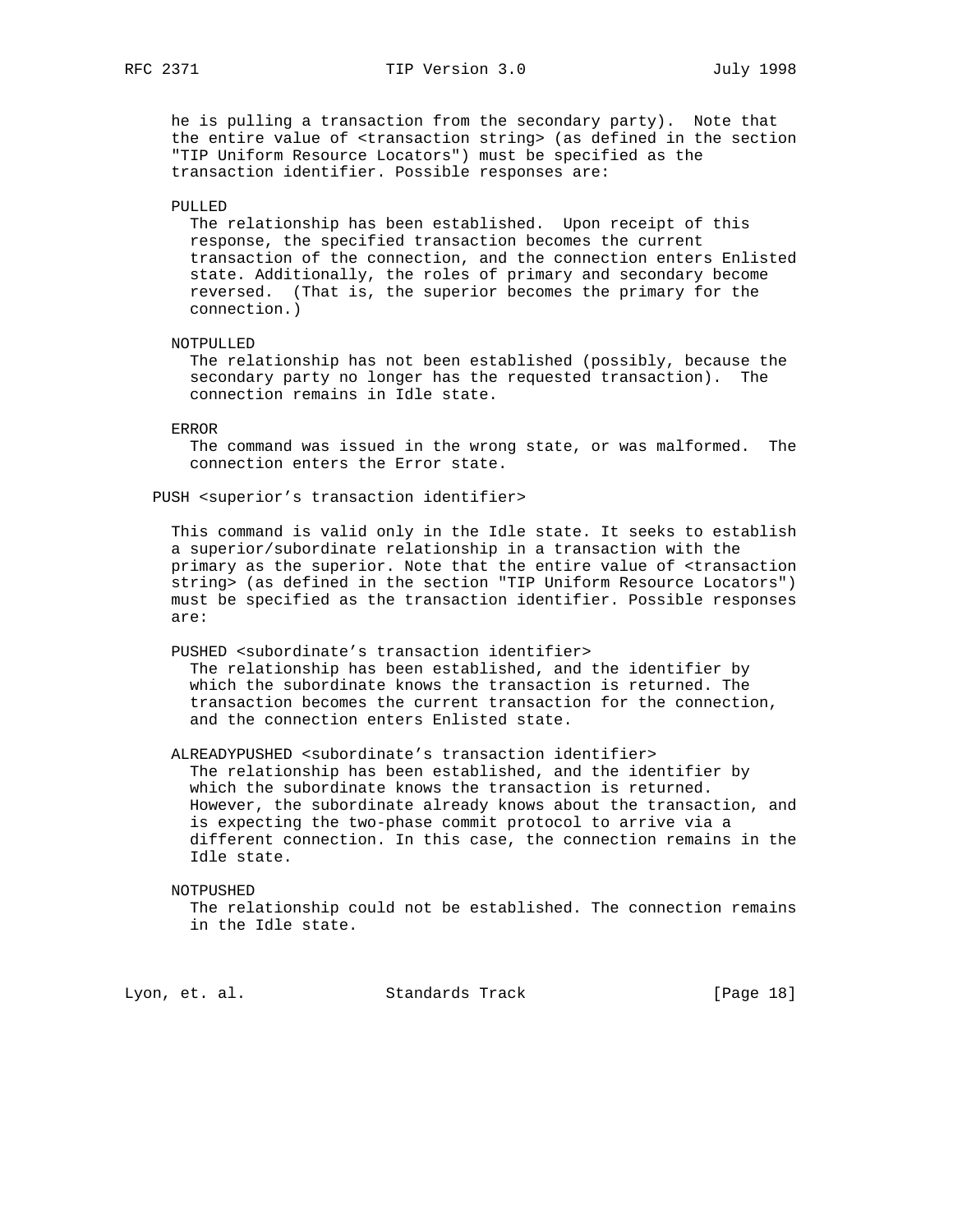ERROR The command was issued in the wrong state, or was malformed. The connection enters Error state. QUERY <superior's transaction identifier> This command is valid only in the Idle state. A subordinate uses this command to determine whether a specific transaction still exists at the superior. Possible responses are: QUERIEDEXISTS The transaction still exists. The connection remains in the Idle state. QUERIEDNOTFOUND The transaction no longer exists. The connection remains in the Idle state. ERROR The command was issued in the wrong state, or was malformed. The connection enters Error state. RECONNECT <subordinate's transaction identifier> This command is valid only in the Idle state. A superior uses the command to re-establish a connection for a transaction, when the previous connection was lost during Prepared state. Possible responses are: RECONNECTED The subordinate accepts the reconnection. The connection enters Prepared state. NOTRECONNECTED The subordinate no longer knows about the transaction. The connection remains in Idle state. ERROR The command was issued in the wrong state, or was malformed. The connection enters Error state. TLS This command is valid only in the Initial state. A primary uses this command to attempt to establish a secured connection using TLS. Lyon, et. al. Standards Track [Page 19]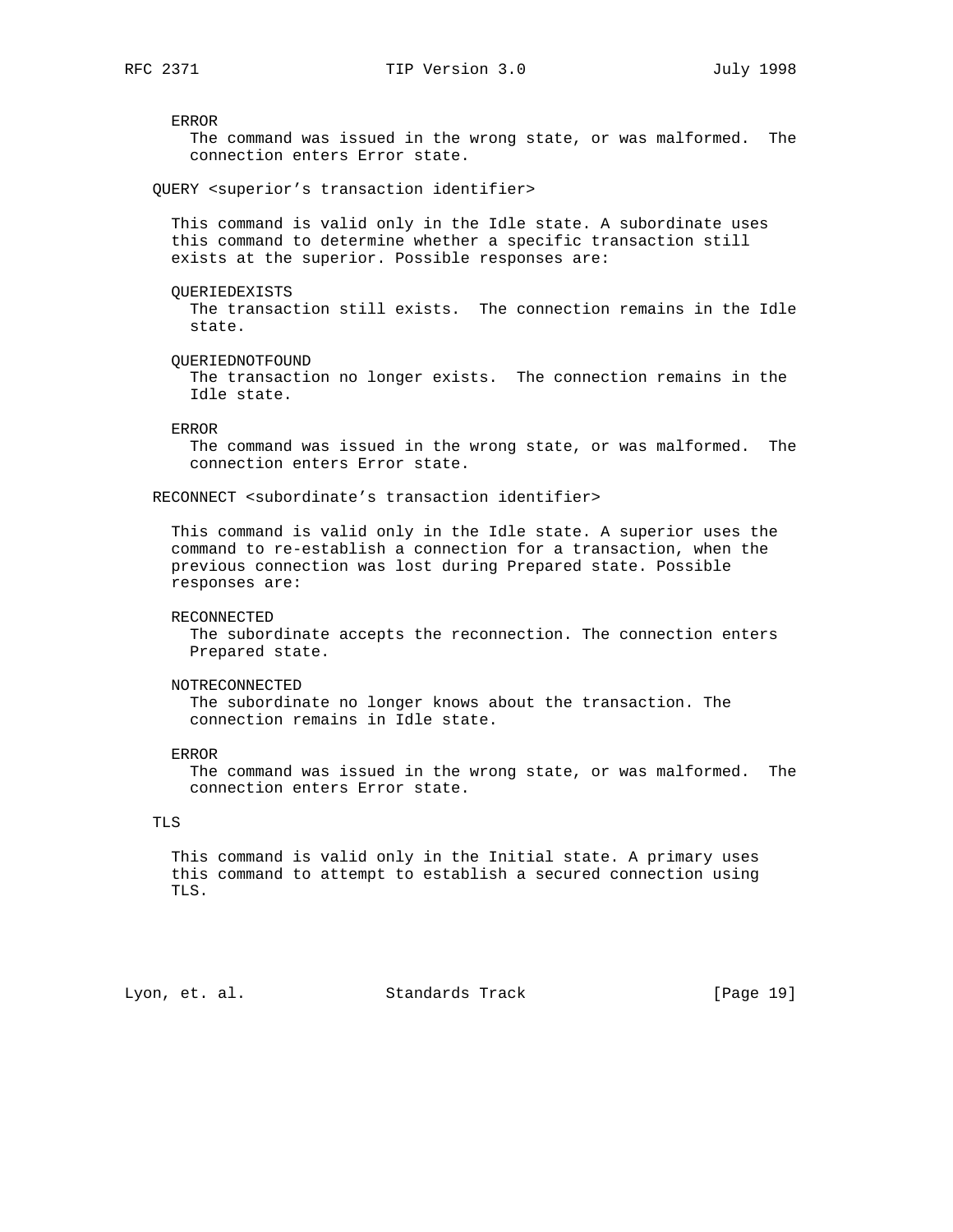If the TLS command is accepted, the TLS protocol will totally control the underlying connection. This protocol will begin with the first octet after the line terminator of the TLS command (for data sent by the primary), and the first byte after the line terminator of the TLSING response (for data received by the primary). This implies that an implementation must not send both a CR and a LF octet after either the TLS command or the TLSING response, lest the LF octet be mistaken for the first byte of the TLS protocol.

Possible responses to the TLS command are:

#### TLSING

 The secondary party agrees to use the TLS protocol [3]. The connection enters the Tls state, and all subsequent communication is as defined by the TLS protocol. The connection provided by the TLS protocol starts out in the Initial state.

#### CANTTLS

 The secondary party cannot support (or refuses to use) the TLS protocol. The connection remains in the Initial state.

#### ERROR

 The command was issued in the wrong state, or was malformed. The connection enters the Error state.

#### 14. Error Handling

 If either party receives a line that it cannot understand it closes the connection. If either party (either a command or a response), receives an ERROR indication or an ERROR response on a connection the connection enters the Error state and no further communication is possible on that connection. An implementation may decide to close the connection. Closing of the connection is treated by the other party as a communication failure.

 Receipt of an ERROR indication or an ERROR response indicates that the other party believes that you have not properly implemented the protocol.

# 15. Connection Failure and Recovery

 A connection failure may be caused by a communication failure, or by any party closing the connection. It is assumed TIP implementations will use some private mechanism to detect TIP connection failure (e.g. socket keepalive, or a timeout scheme).

Lyon, et. al. Standards Track [Page 20]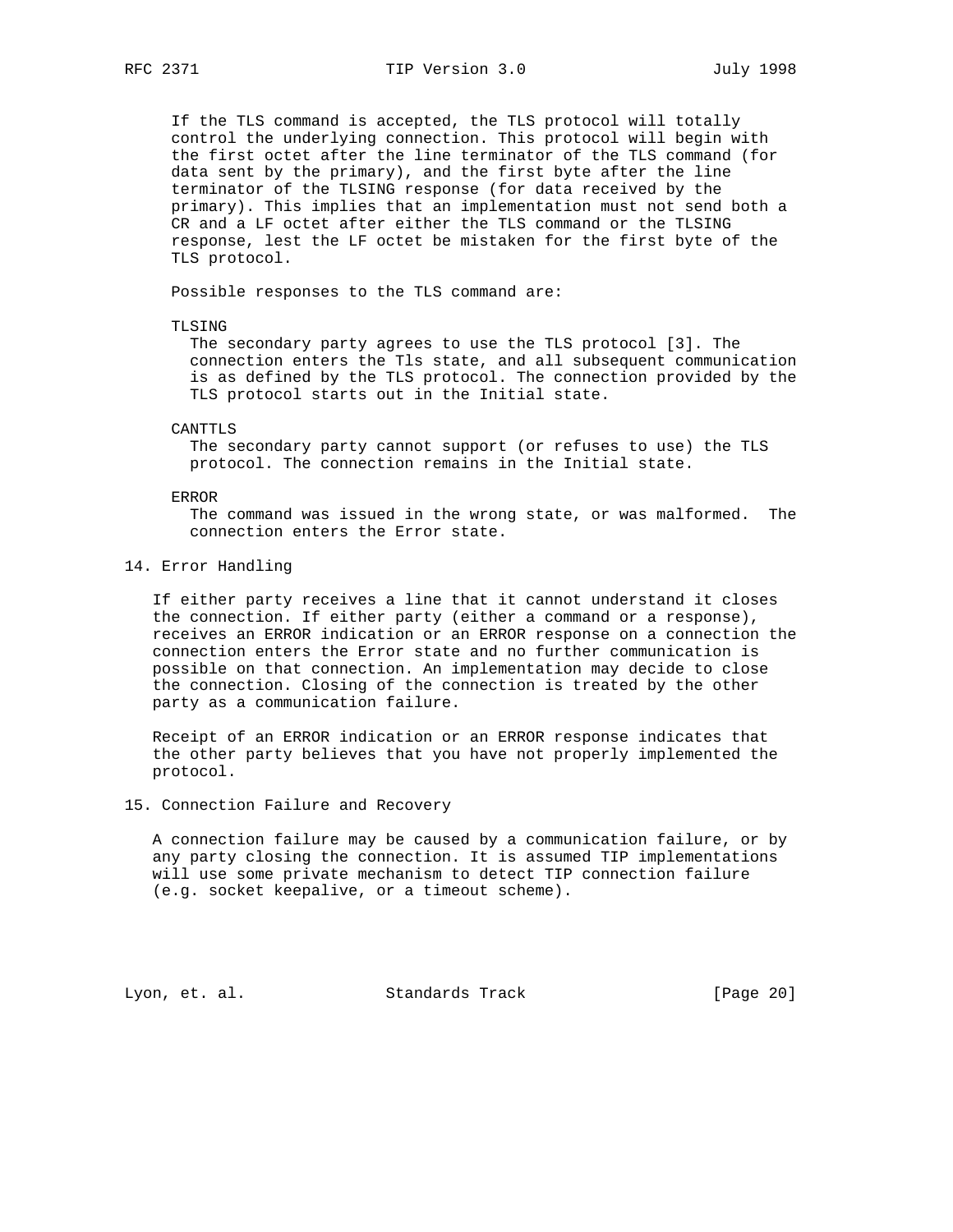Depending on the state of a connection, transaction managers will need to take various actions when a connection fails.

 If the connection fails in Initial or Idle state, the connection does not refer to a transaction. No action is necessary.

 If the connection fails in the Multiplexing state, all connections provided by the multiplexing protocol are assumed to have failed. Each of them will be treated independently.

 If the connection fails in Begun or Enlisted state and COMMIT has been sent, then transaction completion has been delegated to the subordinate (the superior is not involved); the outcome of the transaction is unknown by the superior (it is known at the subordinate). The superior uses application-specific means to determine the outcome of the transaction (note that transaction integrity is not compromised in this case since the superior has no recoverable resources involved in the transaction). If the connection fails in Begun or Enlisted state and COMMIT has not been sent, the transaction will be aborted.

 If the connection fails in Prepared state, then the appropriate action is different for the superior and subordinate in the transaction.

 If the superior determines that the transaction commits, then it must eventually establish a new connection to the subordinate, and send a RECONNECT command for the transaction. If it receives a NOTRECONNECTED response, it need do nothing else. However, if it receives a RECONNECTED response, it must send a COMMIT request and receive a COMMITTED response.

 If the superior determines that the transaction aborts, it is allowed to (but not required to) establish a new connection and send a RECONNECT command for the transaction. If it receives a RECONNECTED response, it should send an ABORT command.

 The above definition allows the superior to reestablish the connection before it knows the outcome of the transaction, if it finds that convenient. Having succeeded in a RECONNECT command, the connection is back in Prepared state, and the superior can send a COMMIT or ABORT command as appropriate when it knows the transaction outcome.

 Note that it is possible for a RECONNECT command to be received by the subordinate before it is aware that the previous connection has failed. In this case the subordinate treats the RECONNECT command as

Lyon, et. al. Standards Track [Page 21]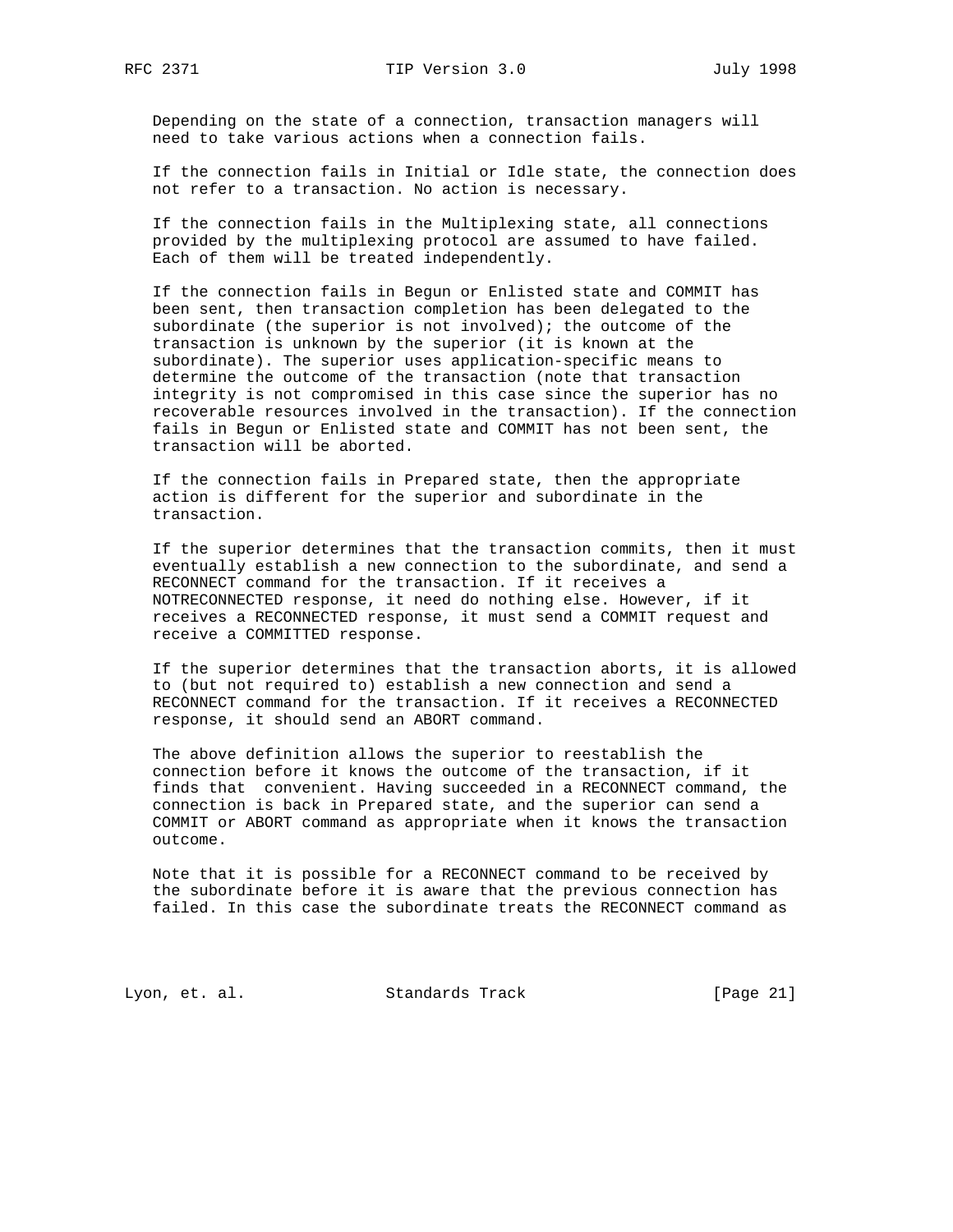a failure indication and cleans-up any resources associated with the connection, and associates the transaction state with the new connection.

 If a subordinate notices a connection failure in Prepared state, then it should periodically attempt to create a new connection to the superior and send a QUERY command for the transaction. It should continue doing this until one of the following two events occurs:

- 1. It receives a QUERIEDNOTFOUND response from the superior. In this case, the subordinate should abort the transaction.
- 2. The superior, on some connection that it initiated, sends a RECONNECT command for the transaction to the subordinate. In this case, the subordinate can expect to learn the outcome of the transaction on this new connection. If this new connection should fail before the subordinate learns the outcome of the transaction, it should again start sending QUERY commands.

 Note that if a TIP system receives either a QUERY or a RECONNECT command, and for some reason is unable to satisfy the request (e.g. the necessary recovery information is not currently available), then the connection should be dropped.

16. Security Considerations

 This section is meant to inform application developers, transaction manager developers, and users of the security implications of TIP as described by this document. The discussion does not include definitive solutions to the issues described, though it does make some suggestions for reducing security risks.

 As with all two phase-commit protocols, any security mechanisms applied to the application communication protocol are liable to be subverted unless corresponding mechanisms are applied to the commitment protocol. For example, any authentication between the parties using the application protocol must be supported by security of the TIP exchanges to at least the same level of certainty.

16.1. TLS, Mutual Authentication and Authorization

 TLS provides optional client-side authentication, optional server side authentication, and optional packet encryption.

 A TIP implementation may refuse to provide service unless TLS is being used. It may refuse to provide service if packet encryption is not being used. It may refuse to provide service unless the remote party has been authenticated (via TLS).

Lyon, et. al. Standards Track [Page 22]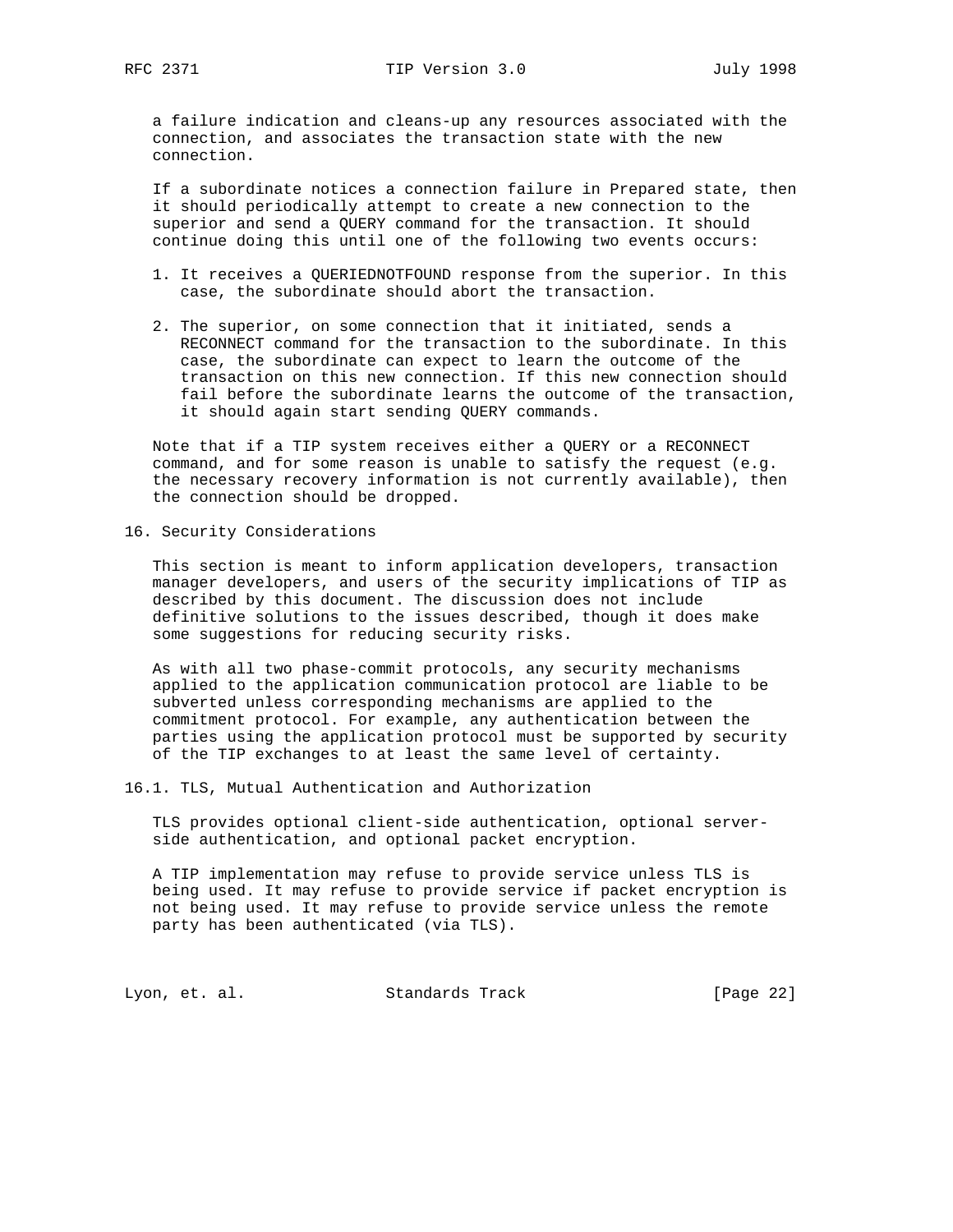A TIP implementation should be willing to be authenticated itself (via TLS). This is true regardless of whether the implementation is acting as a client or a server.

 Once a remote party has been authenticated, a TIP transaction manager may use that remote party's identity to decide what operations to allow.

 Whether TLS is to be used on a connection, and if so, how TLS is to be used, and what operations are to subsequently be allowed, is determined by the security policies of the connecting TIP transaction managers towards each other. How these security policies are defined, and how a TIP transaction manager learns of them is totally private to the implementation and beyond the scope of this document.

16.2. PULL-Based Denial-of-Service Attack

 Assume that a malicious user knows the identity of a transaction that is currently active in some transaction manager. If the malefactor opens a TIP connection to the transaction manager, sends a PULL command, then closes the connection, he can cause that transaction to be aborted. This results in a denial of service to the legitimate owner of the transaction.

 An implementation may avoid this attack by refusing PULL commands unless TLS is being used, the remote party has been authenticated, and the remote party is trusted.

16.3. PUSH-Based Denial-of-Service Attack

 When the connection between two transaction managers is closed while a transaction is in the Prepared state, each transaction manager needs to remember information about the transaction until a connection can be re-established.

 If a malicious user exploits this fact to repeatedly create transactions, get them into Prepared state and drop the connection, he may cause a transaction manager to suffer resource exhaustion, thus denying service to all legitimate users of that transaction manager.

 An implementation may avoid this attack by refusing PUSH commands unless TLS is being used, the remote party has been authenticated, and the remote party is trusted.

Lyon, et. al. Standards Track [Page 23]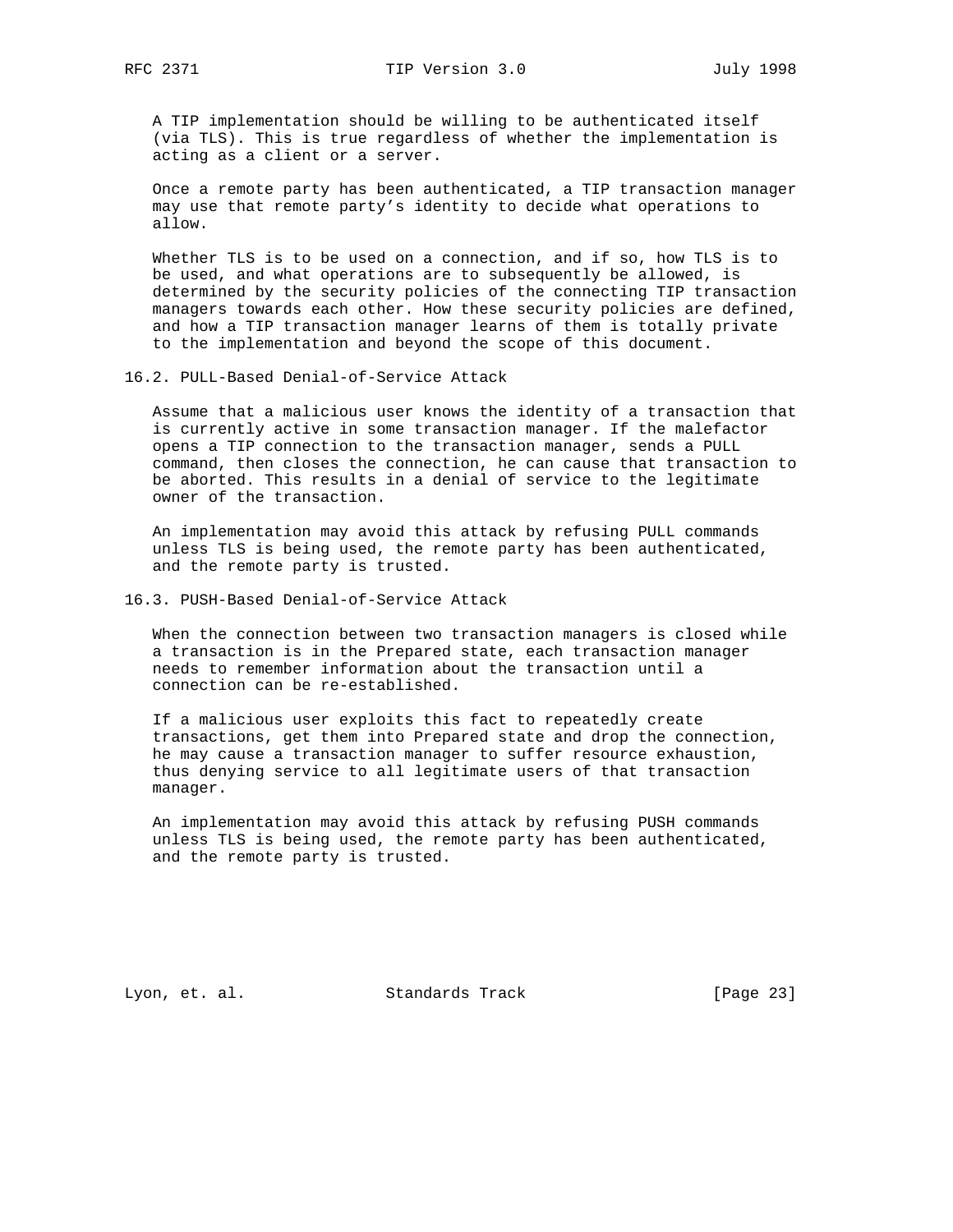16.4. Transaction Corruption Attack

 If a subordinate transaction manager has lost its connection for a particular prepared transaction, a malicious user can initiate a TIP connection to the transaction manager, and send it a RECONNECT command followed by either a COMMIT or an ABORT command for the transaction. The malicious user could thus cause part of a transaction to be committed when it should have been aborted, or vice versa.

 An implementation may avoid this attack by recording the authenticated identity of its superior in a transaction, and by refusing RECONNECT commands unless TLS is being used and the authenticated identity of the remote party is the same as the identity of the original superior.

16.5. Packet-Sniffing Attacks

 If a malicious user can intercept traffic on a TIP connection, he may be able to deduce information useful in planning other attacks. For example, if comment fields include the product name and version number of a transaction manager, a malicious user might be able to use this information to determine what security bugs exist in the implementation.

 An implementation may avoid this attack by always using TLS to provide session encryption, and by not putting any personalizing information on the TLS/TLSING command/response pair.

16.6. Man-in-the-Middle Attack

 If a malicious user can intercept and alter traffic on a TIP connection, he can wreak havoc in a number of ways. For example, he could replace a COMMIT command with an ABORT command.

 An implementation may avoid this attack by always using TLS to provide session encryption and authentication of the remote party.

Lyon, et. al. Standards Track [Page 24]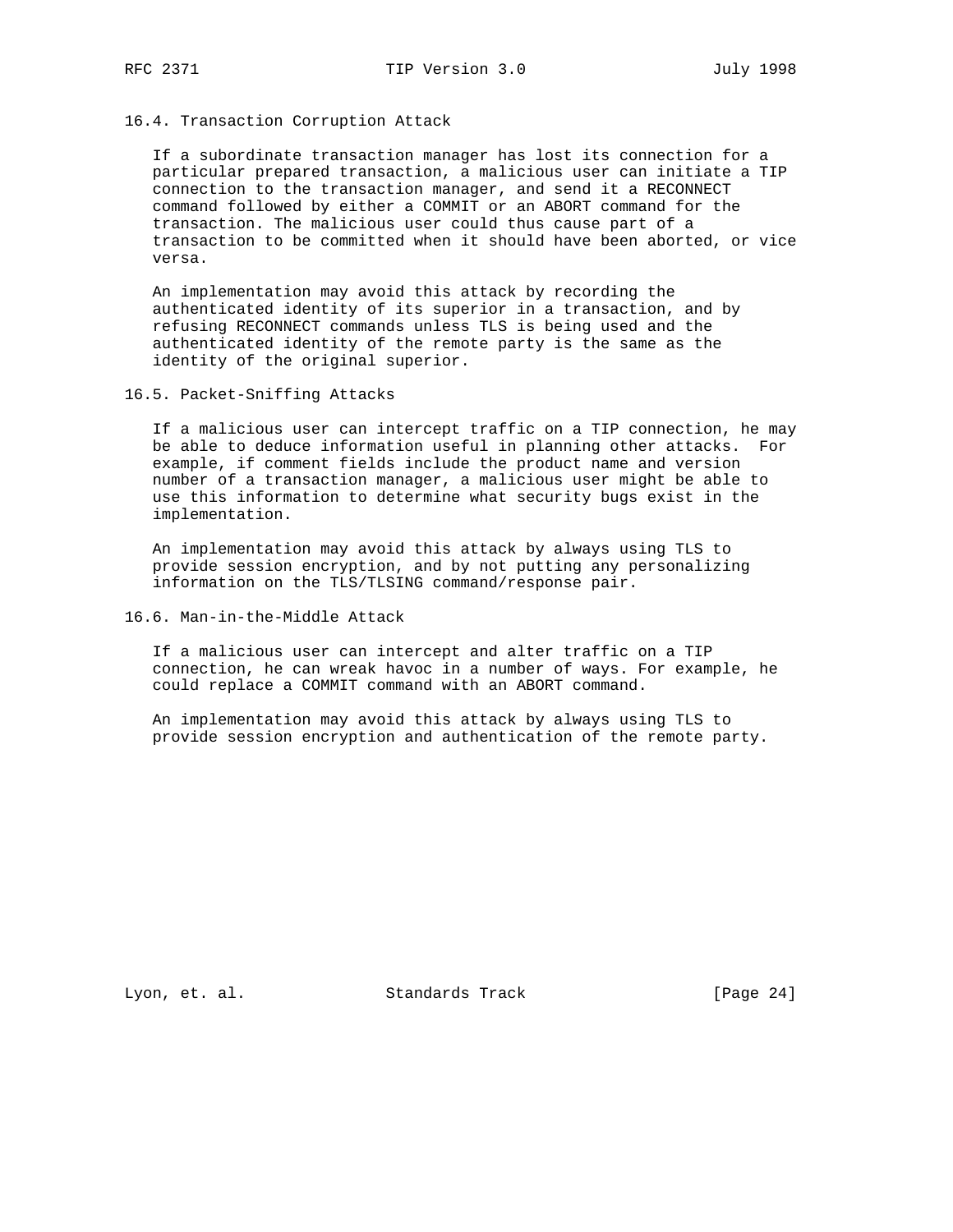# 17. References

- [1] Gray, J. and A. Reuter (1993), Transaction Processing: Concepts and Techniques. San Francisco, CA: Morgan Kaufmann Publishers. (ISBN 1-55860-190-2).
- [2] Fielding, R., Gettys, J., Mogul, J., Frystyk, H., and T. Berners-Lee, "Hypertext Transfer Protocol -- HTTP/1.1", RFC 2068, January 1997.
- [3] Dierks, T., et. al., "The TLS Protocol Version 1.0", Work in Progress.
- [4] Berners-Lee, T., Masinter, L., and M. McCahill, "Uniform Resource Locators (URL)", RFC 1738, December 1994.
- [5] Evans, K., Klein, J., and J. Lyon, "Transaction Internet Protocol - Requirements and Supplemental Information", RFC 2372, July 1998.
- [6] Moats, R., "URN Syntax", RFC 2141, May 1997.
- [7] Faltstrom, P., et. al., "Namespace Identifier Requirements for URN Services", Work in Progress.
- [8] Berners-Lee, T., et. at., "Uniform Resource Identifiers (URI): Generic Syntax and Semantics", Work in Progress.
- [9] Leach, P., and R. Salz, "UUIDs and GUIDs", Work in Progress.

Lyon, et. al. Standards Track [Page 25]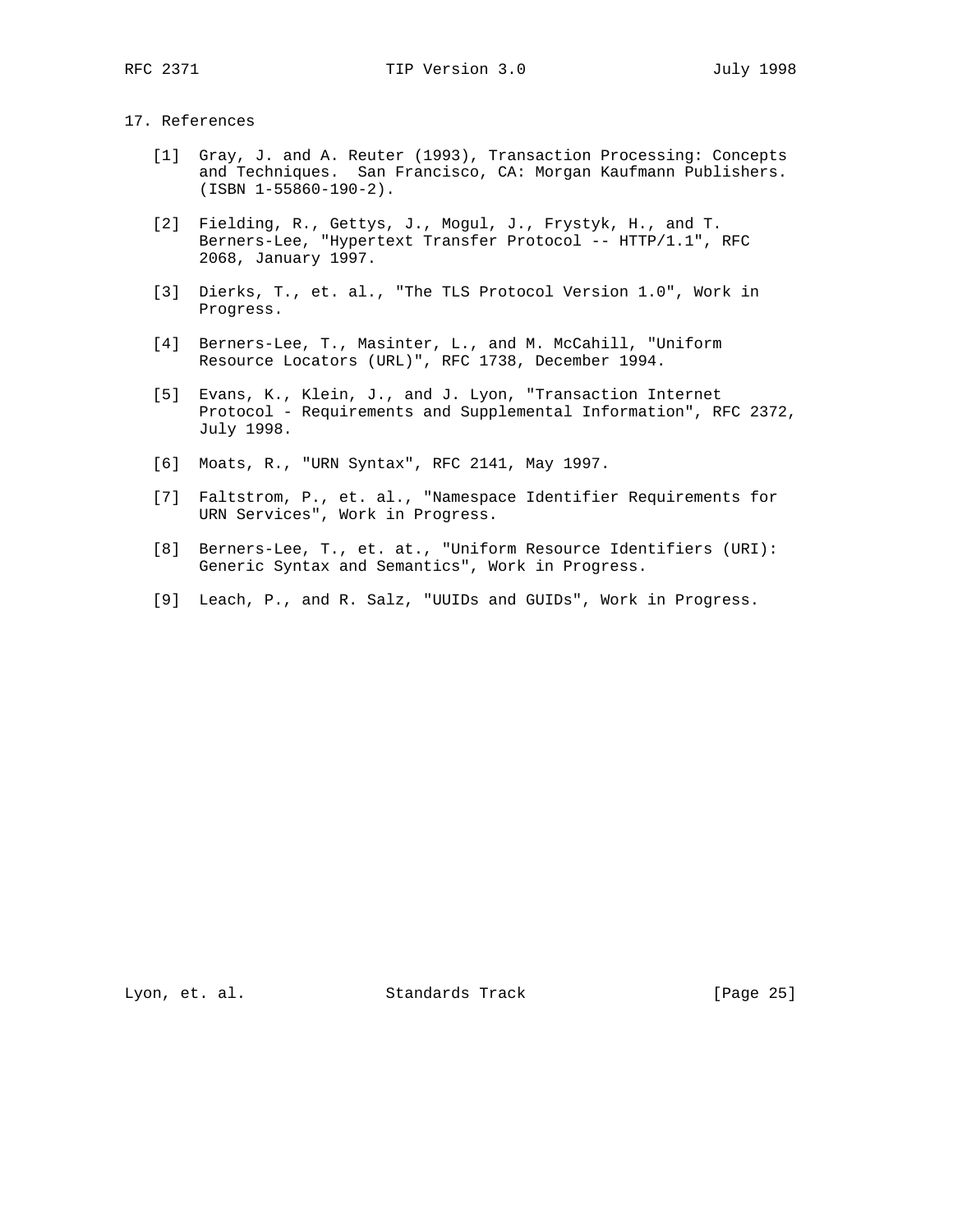18. Authors' Addresses

 Jim Lyon Microsoft Corporation One Microsoft Way Redmond, WA 98052-6399, USA

 Phone: +1 (206) 936 0867 Fax: +1 (206) 936 7329 EMail: JimLyon@Microsoft.Com

 Keith Evans Tandem Computers, Inc. 5425 Stevens Creek Blvd Santa Clara, CA 95051-7200, USA

 Phone: +1 (408) 285 5314 Fax: +1 (408) 285 5245 EMail: Keith.Evans@Tandem.Com

 Johannes Klein Tandem Computers Inc. 10555 Ridgeview Court Cupertino, CA 95014-0789, USA

 Phone: +1 (408) 285 0453 Fax: +1 (408) 285 9818 EMail: Johannes.Klein@Tandem.Com

19. Comments

 Please send comments on this document to the authors at <JimLyon@Microsoft.Com>, <Keith.Evans@Tandem.Com>, <Johannes.Klein@Tandem.Com>, or to the TIP mailing list at <Tip@Lists.Tandem.Com>. You can subscribe to the TIP mailing list by sending mail to <Listserv@Lists.Tandem.Com> with the line "subscribe tip <full name>" somewhere in the body of the message.

Lyon, et. al. Standards Track [Page 26]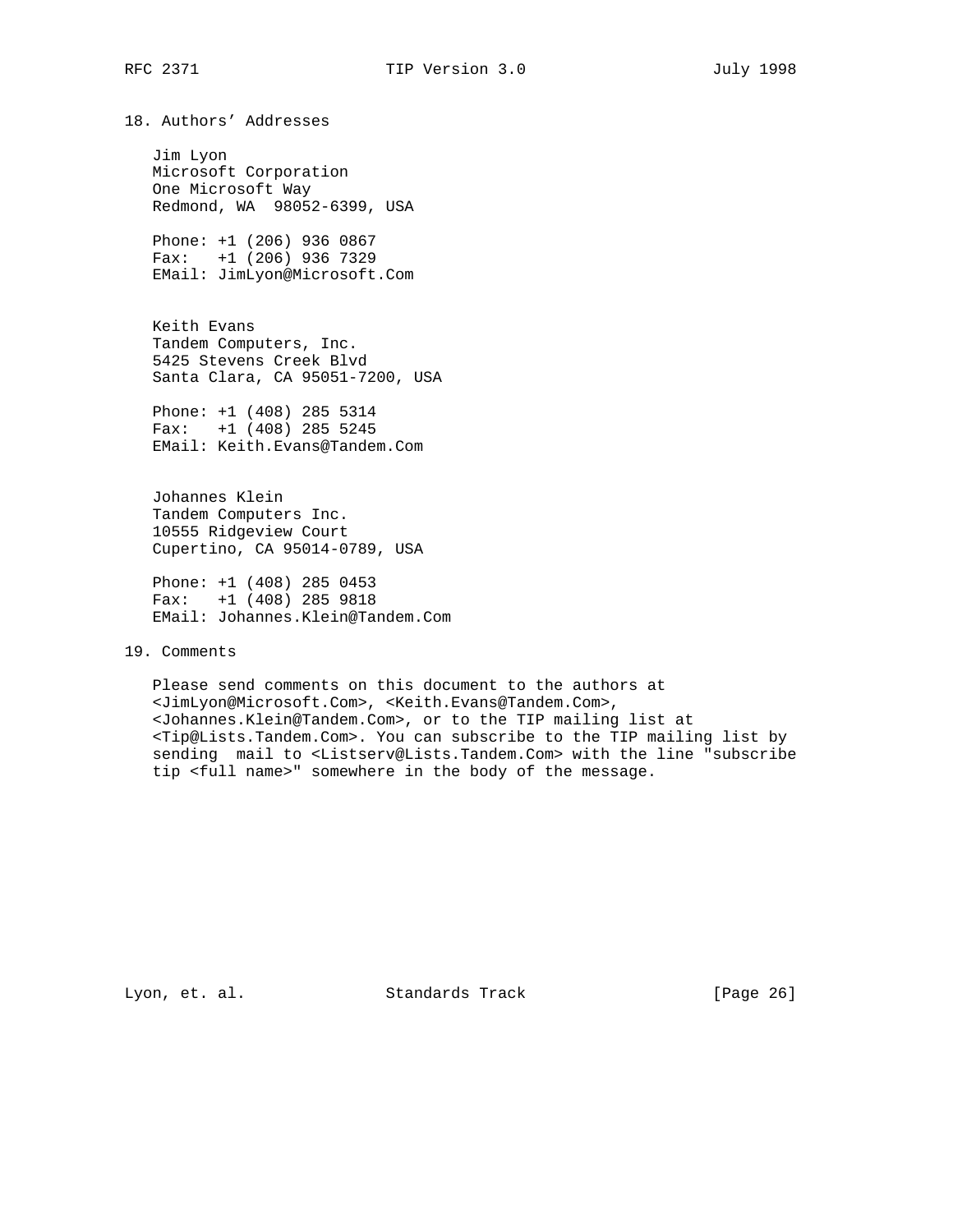Appendix A. The TIP Multiplexing Protocol Version 2.0.

 This appendix describes version 2.0 of the TIP Multiplexing Protocol (TMP). TMP is intended solely for use with the TIP protocol, and forms part of the TIP protocol specification (although its implementation is optional). TMP V2.0 is the only multiplexing protocol supported by TIP V3.0.

#### Abstract

 TMP provides a simple mechanism for creating multiple lightweight connections over a single TCP connection. Several such lightweight connections can be active simultaneously. TMP provides a byte oriented service, but allows message boundaries to be marked.

# A.1. Introduction

 There are several protocols in widespread use on the Internet which create a single TCP connection for each transaction. Unfortunately, because these transactions are short lived, the cost of setting up and tearing down these TCP connections becomes significant, both in terms of resources used and in the delays associated with TCP's congestion control mechanisms.

 The TIP Multiplexing Protocol (TMP) is a simple protocol running on top of TCP that can be used to create multiple lightweight connections over a single transport connection. TMP therefore provides for more efficient use of TCP connections. Data from several different TMP connections can be interleaved, and both message boundaries and end of stream markers can be provided.

 Because TMP runs on top of a reliable byte ordered transport service it can avoid most of the extra work TCP must go through in order to ensure reliability. For example, TMP connections do not need to be confirmed, so there is no need to wait for handshaking to complete before data can be sent.

 Note: TMP is not intended as a generalized multiplexing protocol. If you are designing a different protocol that needs multiplexing, TMP may or may not be appropriate. Protocols with large messages can exceed the buffering capabilities of the receiver, and under certain conditions this can cause deadlock. TMP when used with TIP does not suffer from this problem since TIP is a request-response protocol, and all messages are short.

Lyon, et. al. Standards Track [Page 27]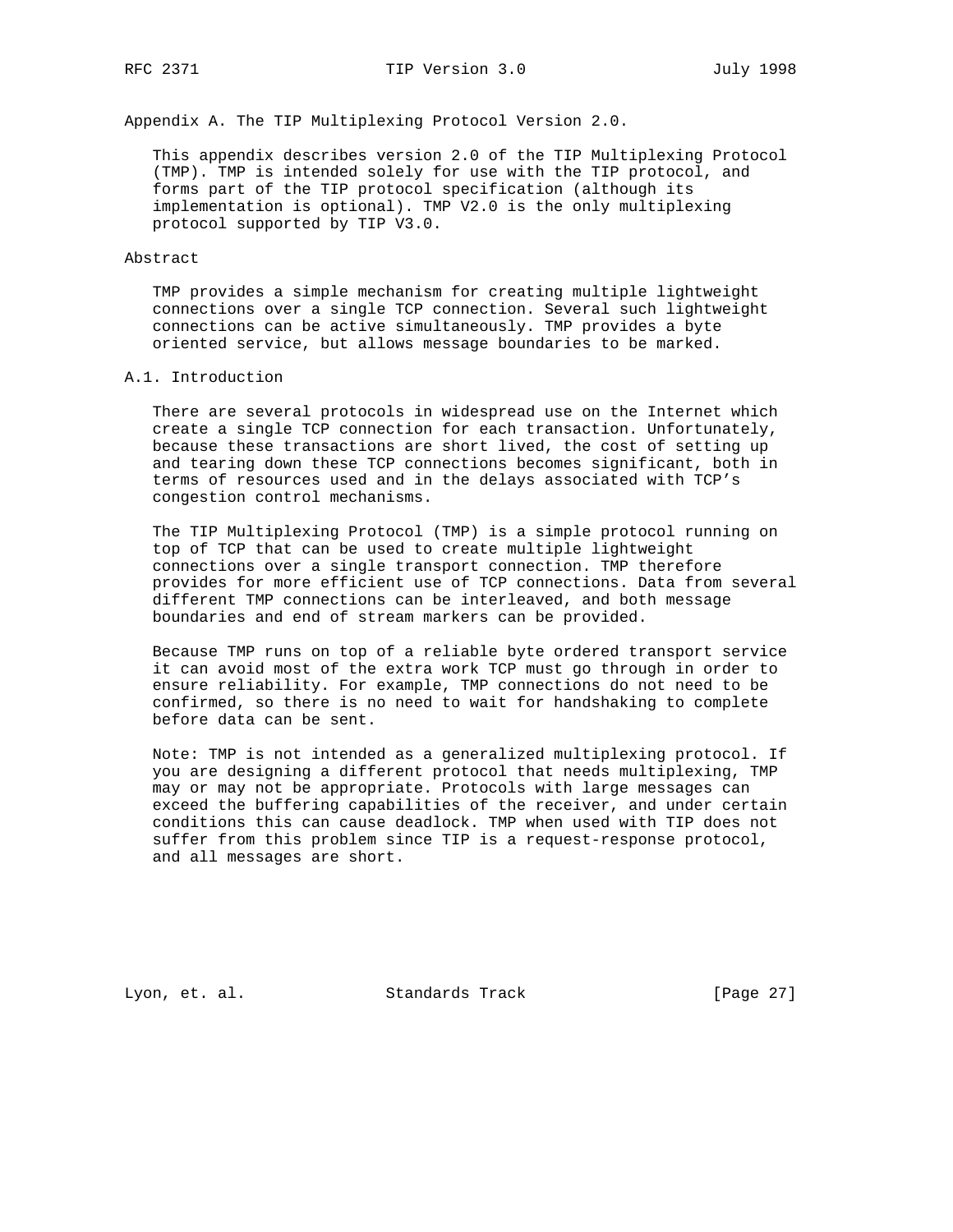# A.2. Protocol Model

 The basic protocol model is that of multiple lightweight connections operating over a reliable stream of bytes. The party which initiated the connection is referred to as the primary, and the party which accepted the connection is referred to as the secondary.

 Connections may be unidirectional or bi-directional; each end of a bi-directional connection may be closed separately. Connections may be closed normally, or reset to indicate an abortive release. Aborting a connection closes both data streams.

 Once a connection has been opened, applications can send messages over it, and signal the end of application level messages. Application messages are encapsulated in TMP packets and transferred over the byte stream. A single TIP command (TMP application message) must be wholly contained within a single TMP packet.

A.3. TMP Packet Format

 A TMP packet consists of a 64 bit header followed by zero or more octets of data. The header contains three fields; a flag byte, the connection identifier, and the packet length. Both integers, the connection identifier and the packet length must be sent in network byte order.

FLAGS

| SFPR0000  Connection ID |  |
|-------------------------|--|
| ∣ Length                |  |

A.3.1. Flag Details

| Name       | Mask            | Description                             |
|------------|-----------------|-----------------------------------------|
| <b>SYN</b> | $1$ xxx $10000$ | Open a new connection                   |
| FTN        | $x1xx$ 0000     | Close an existing connection            |
| PUSH       | xx1x 0000       | Mark application level message boundary |
| RESET      | xxx1 0000       | Abort the connection                    |

Lyon, et. al. Standards Track [Page 28]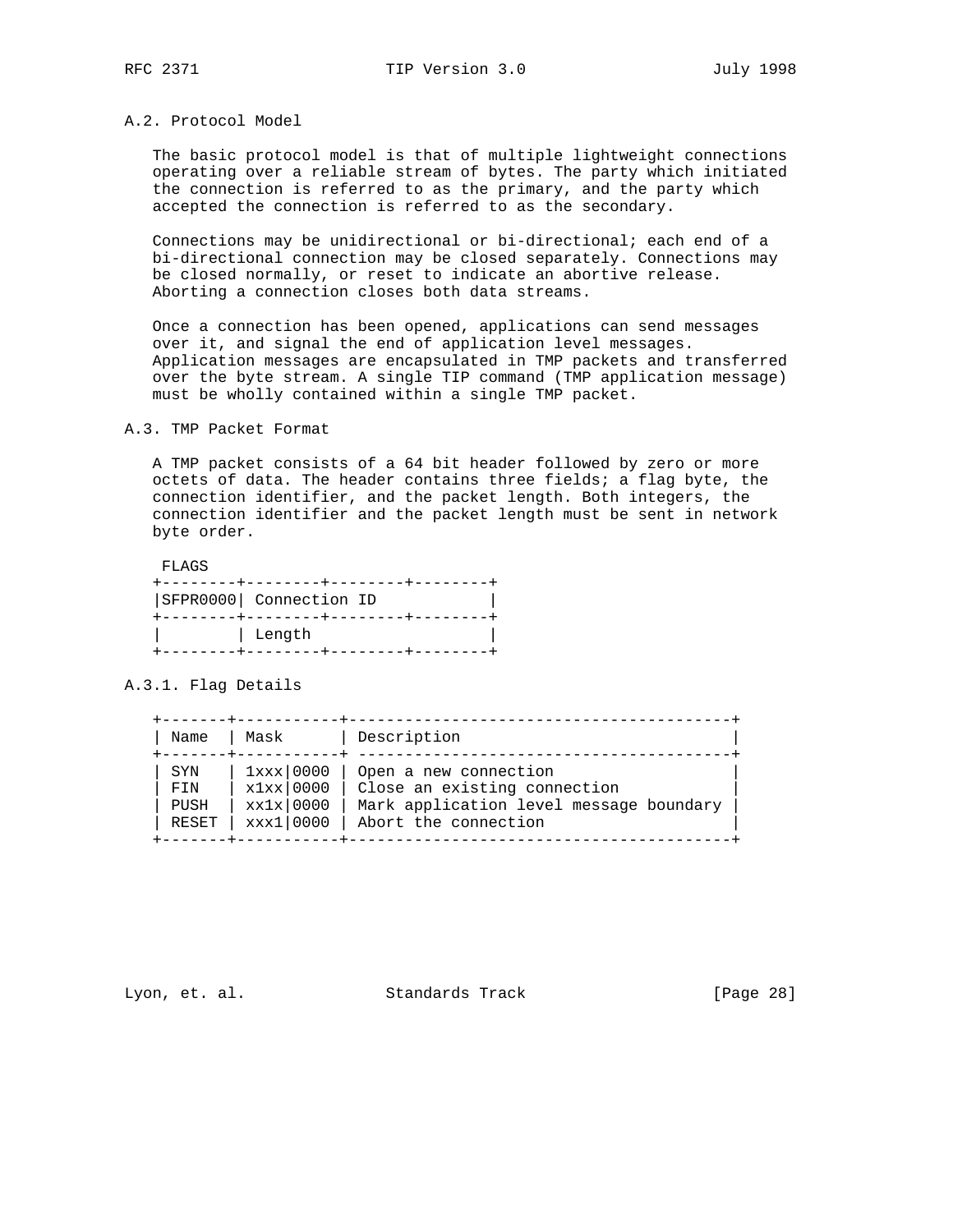# A.4. Connection Identifiers

 Each TMP connection is identified by a 24 bit integer. TMP connections created by the party which initiated the underlying TCP connection must have even identifiers; those created by the other party must have odd identifiers.

#### A.5. TMP Connection States

 TMP connections can exist in several different states; Closed, OpenWrite, OpenSynRead, OpenSynReset, OpenReadWrite, CloseWrite, and CloseRead. A connection can change its state in response to receiving a packet with the SYN, FIN, or RESET bits set, or in response to an API call by the application. The available API calls are open, close, and abort.

 The meaning of most states is obvious (e.g. OpenWrite means that a connection has been opened for writing). The meaning of the states OpenSynRead and OpenResetRead need more explanation.

 In the OpenSynRead state a primary opened and immediately closed the output data stream of a connection, and is now waiting for a SYN response from the secondary to open the input data stream for reading.

 In the OpenResetRead state a primary opened and immediately aborted a connection, and is now waiting for a SYN response from the secondary to finally close the connection.

# A.6. Event Priorities and State Transitions

 The state table shown below describes the actions and state transitions that occur in response to a given event. The events accepted by each state are listed in priority order with highest priority first. If multiple events are present in a message, those events matching the list are processed. If multiple events match, the event with the highest priority is accepted and processed first. Any remaining events are processed in the resultant successor state.

 For example, if a TMP connection at the secondary is in the Closed state, and the secondary receives a packet containing a SYN event, a FIN event and an input data event (i.e. DATA-IN), the secondary first accepts the SYN event (because it is the only match in Closed state). The secondary accepts the connection, sends a SYN event and enters the ReadWrite state. The SYN event is removed from the list of pending events. The remaining events are FIN and DATA-IN. In the ReadWrite state the secondary reads the input data (i.e. the DATA-IN event is processed first because it has higher priority than the FIN

Lyon, et. al. Standards Track [Page 29]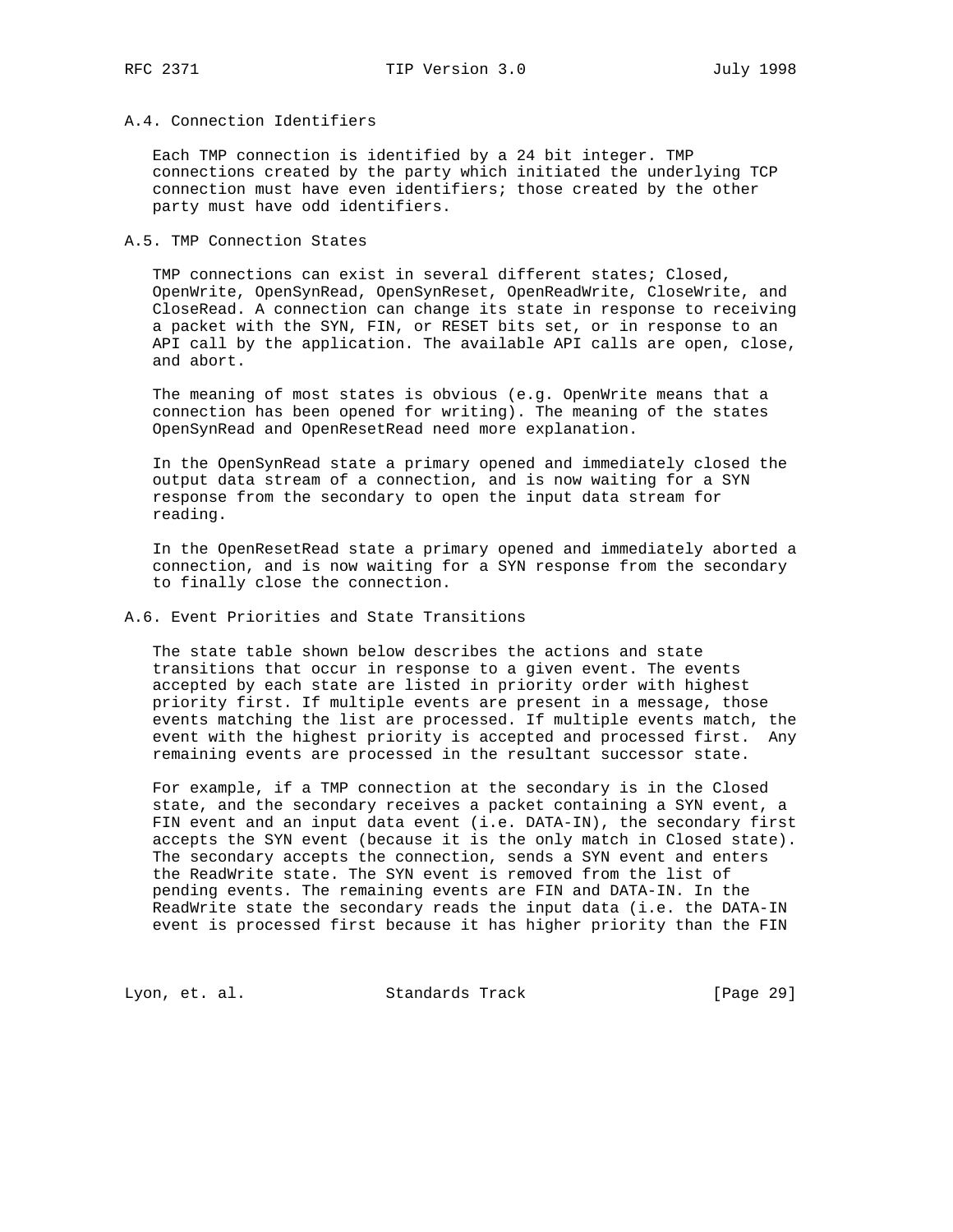event). Once the data has been read and the DATA-IN event has been removed from the list of pending events, the FIN event is processed and the secondary enters the CloseWrite state.

 If the secondary receives a packet containing a SYN event, and is for some reason unable to accept the connection (e.g. insufficient resources), it should reject the request by sending a SYN event followed by a RESET event. Note that both events can be sent as part of the same TMP packet.

 If either party receives a TMP packet that it does not understand, or an event in an incorrect state, it closes the TCP connection.

TMP Event Priorities and State Transitions

Lyon, et. al. Standards Track [Page 30]